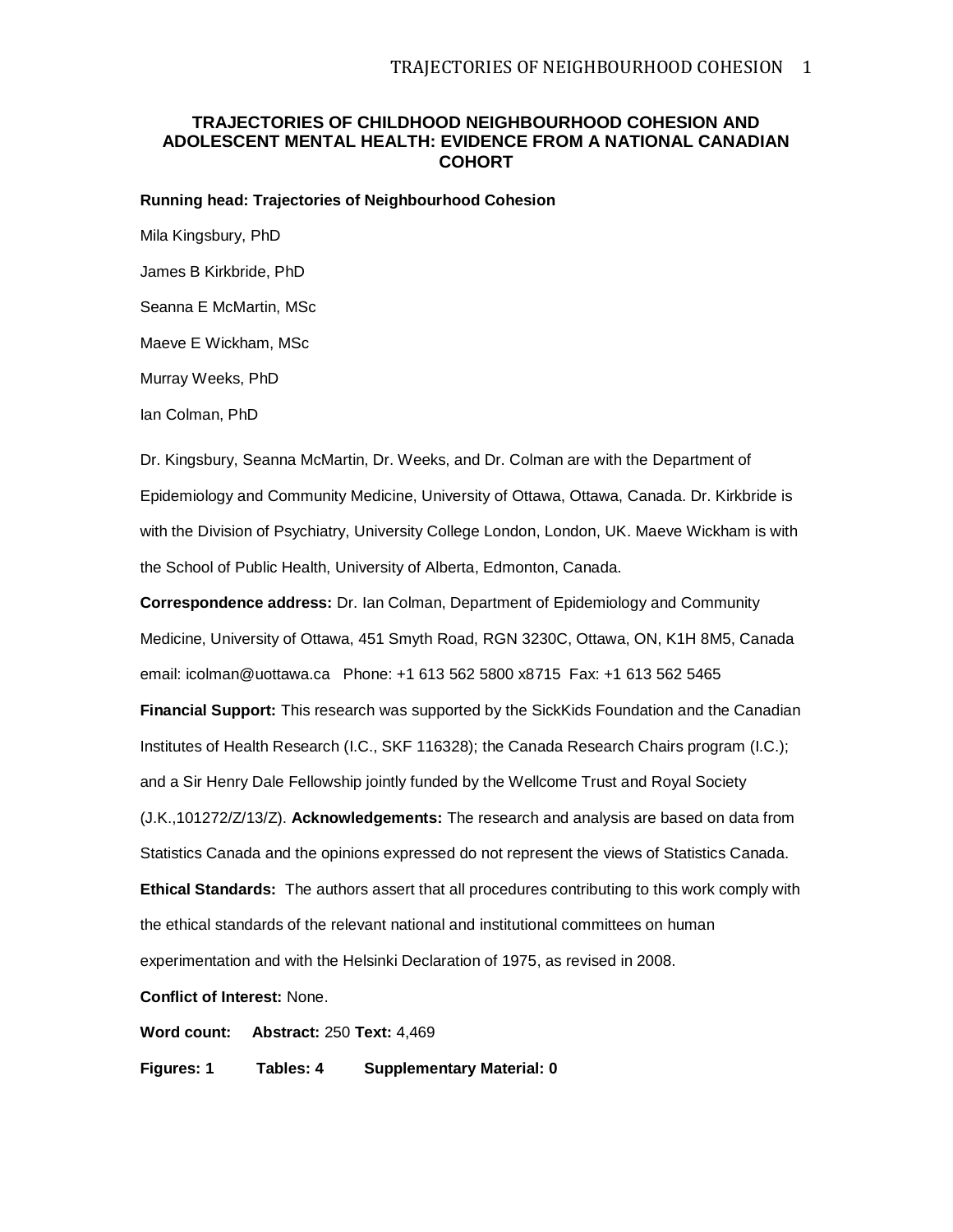**Keywords:** Mental Health; Social Environment; Neighbourhood Cohesion; Youth; Behaviour

Problems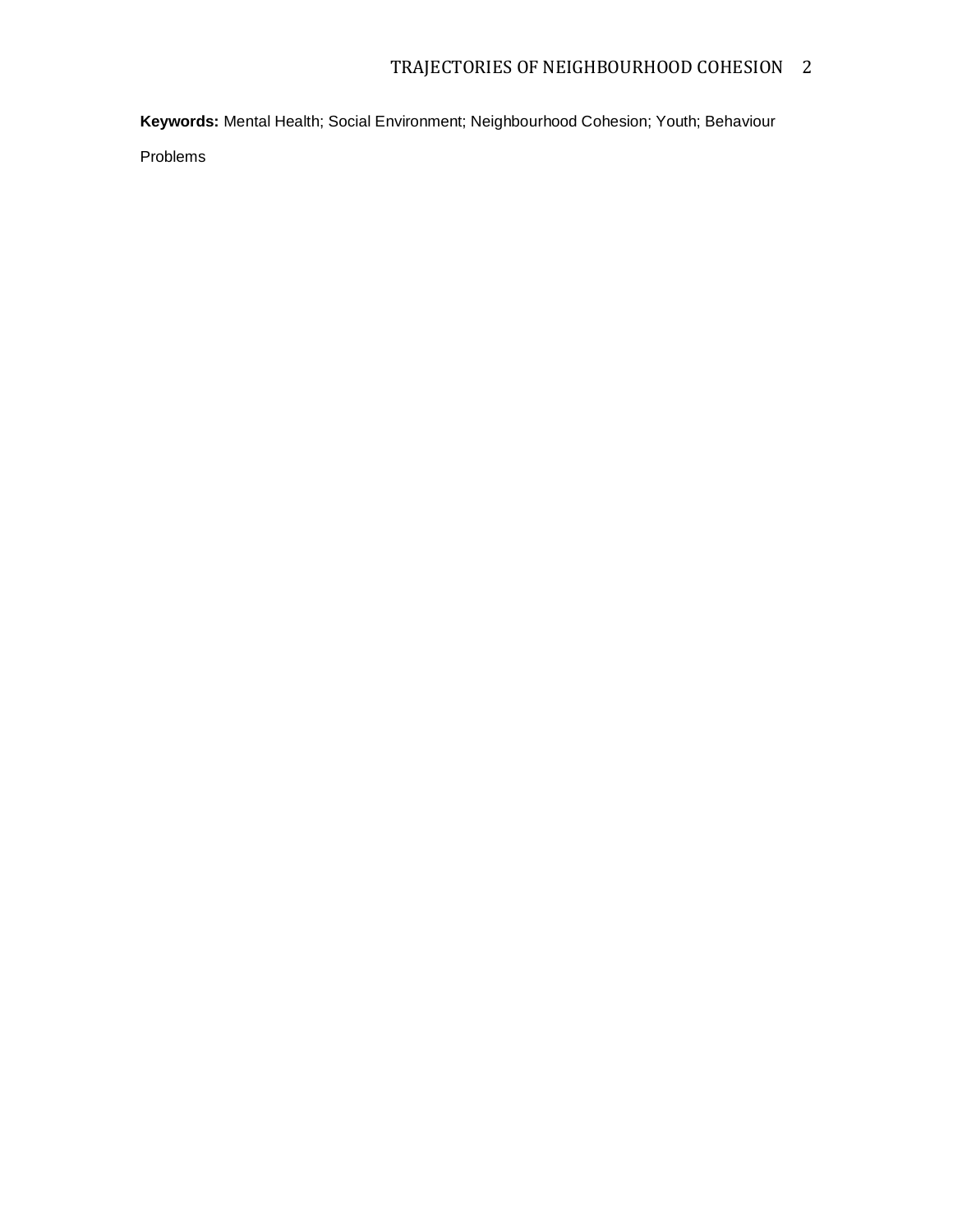# **ABSTRACT**

*Background.* The objective of this study was to examine associations between trajectories of childhood neighbourhood social cohesion and adolescent mental health and behaviour. *Methods.* This study used data from the National Longitudinal Survey of Children and Youth, a nationally representative sample of Canadian children. The sample included 5577 children aged 0-3 in 1994/95, prospectively followed until age 12- 15. Parental perceived neighbourhood cohesion was assessed every two years. Latent growth class modeling was used to identify trajectories of neighbourhood cohesion. Mental health and behavioural outcomes were self-reported at age 12-15 years. Logistic regression was used to examine associations between neighbourhood cohesion trajectories and outcomes, adjusting for potential confounders. *Results.* Five distinct trajectories were identified: 'stable low' (4.2%); 'moderate increasing' (9.1%); 'stable moderate' (68.5%); 'high falling' (8.9%); and, 'stable high' (9.3%). Relative to those living in stable moderately cohesive neighbourhoods, those in stable low cohesive neighbourhoods were more likely to experience symptoms of anxiety/depression (OR=1.75; 95%CI: 1.05,2.92) and engage in indirect aggression (OR=1.59; 95%CI: 1.05,2.40). Those with improvements in neighbourhood cohesion had significantly lower odds of hyperactivity (OR=0.68; 95%CI: 0.46,0.99) and indirect aggression (OR=0.68; 95%CI: 0.49,0.95). In contrast, those with a decline in neighbourhood cohesion had increased odds of hyperactivity (OR=1.65; 95%CI: 1.20,2.27). Those in highly cohesive neighbourhoods in early childhood were more likely to engage in prosocial behaviour ('high falling': OR=1.95; 95%CI: 1.40,2.72; 'stable high': OR=1.91; 95%CI: 1.37,2.66). **Conclusions.** These results suggest that neighbourhood cohesion in childhood may have time-sensitive effects on several domains of adolescent mental health and behaviour.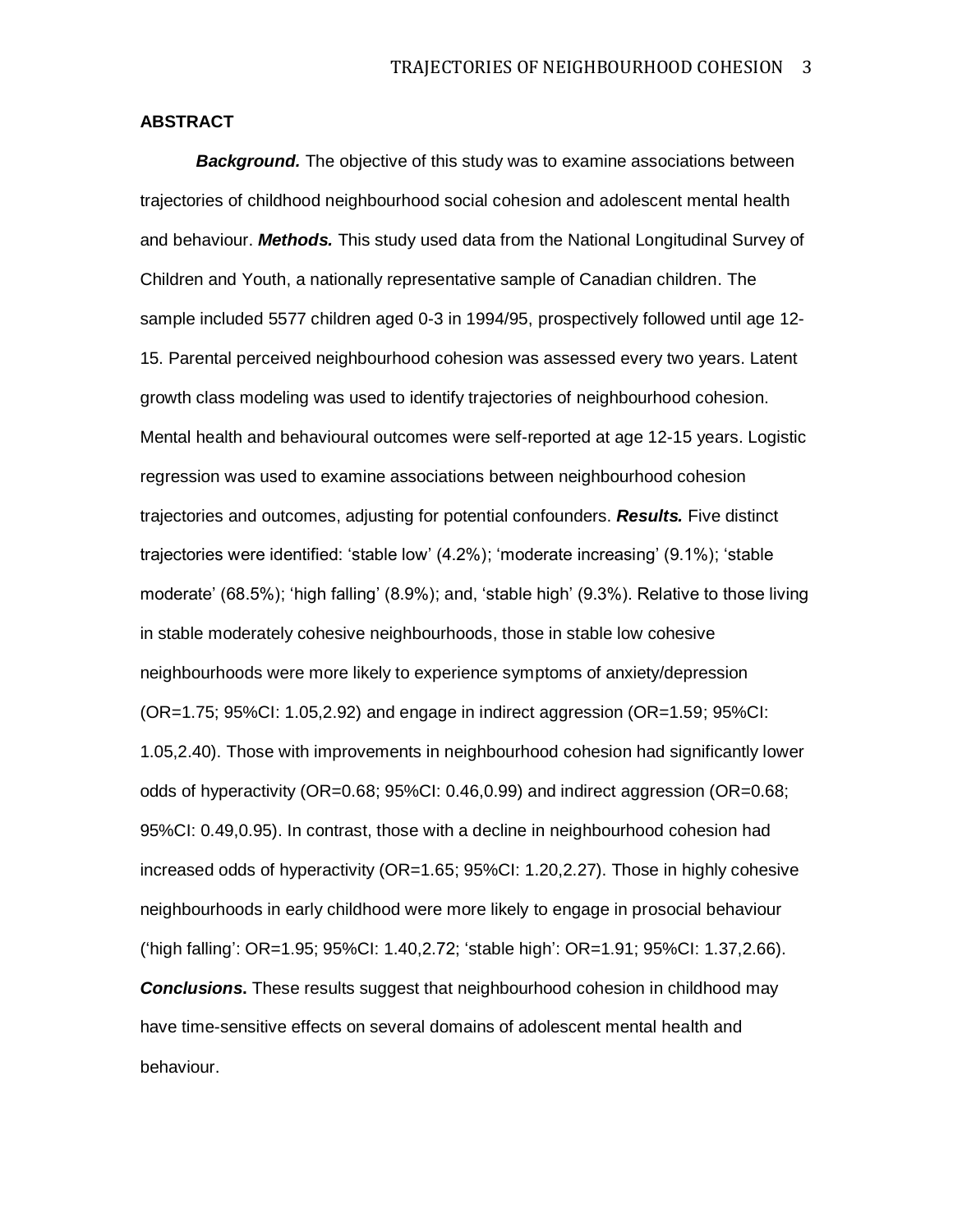# **INTRODUCTION**

The detrimental effects that the social and physical environment can have on individual health are well documented, including evidence that those in disadvantaged neighbourhoods are more likely to suffer from mental health problems (Latkin and Curry, 2003). Neighbourhood disorder has been associated with poor mental health outcomes for several disorders. This includes an association between neighbourhood disorganization and depression, both cross-sectionally (Aneshensel and Sucoff, 1996, Araya *et al.*, 2006) and longitudinally (Latkin and Curry, 2003, Buu *et al.*, 2009). Actual and perceived lack of neighbourhood safety are also strong predictors of adverse mental health outcomes, including depression, anxiety, and substance use (McCulloch, 2001, Meltzer *et al.*, 2007).

Neighbourhood social capital and social cohesion have demonstrated protective effects on physical and mental health (Kalff *et al.*, 2001, Fitzpatrick *et al.*, 2005, Xue *et al.*, 2005, Araya *et al.*, 2006, Fone *et al.*, 2007, Mulvaney-Day *et al.*, 2007, Echeverria *et al.*, 2008, Fujiwara and Kawachi, 2008). Social capital may be defined as the set of resources available to an individual by virtue of their group membership to social networks (Coleman, 1988), which may provide community resources to facilitate more desirable social, political, economic, educational or health outcomes. Social cohesion is a related concept, comprised of several inter-related constructs such as the presence of shared values, a sense of social order, social solidarity, the availability of social networks and support, and a sense of community belonging or identity (Kearns and Forrest, 2000, Forrest and Kearns, 2001). A cohesive neighbourhood is one in which neighbours trust one another, are engaged in their community, and are willing to cooperate with one another to attain shared goals (i.e., community events, neighbourhood watch, neighbourhood clean-up initiatives)(Stanley, 2002).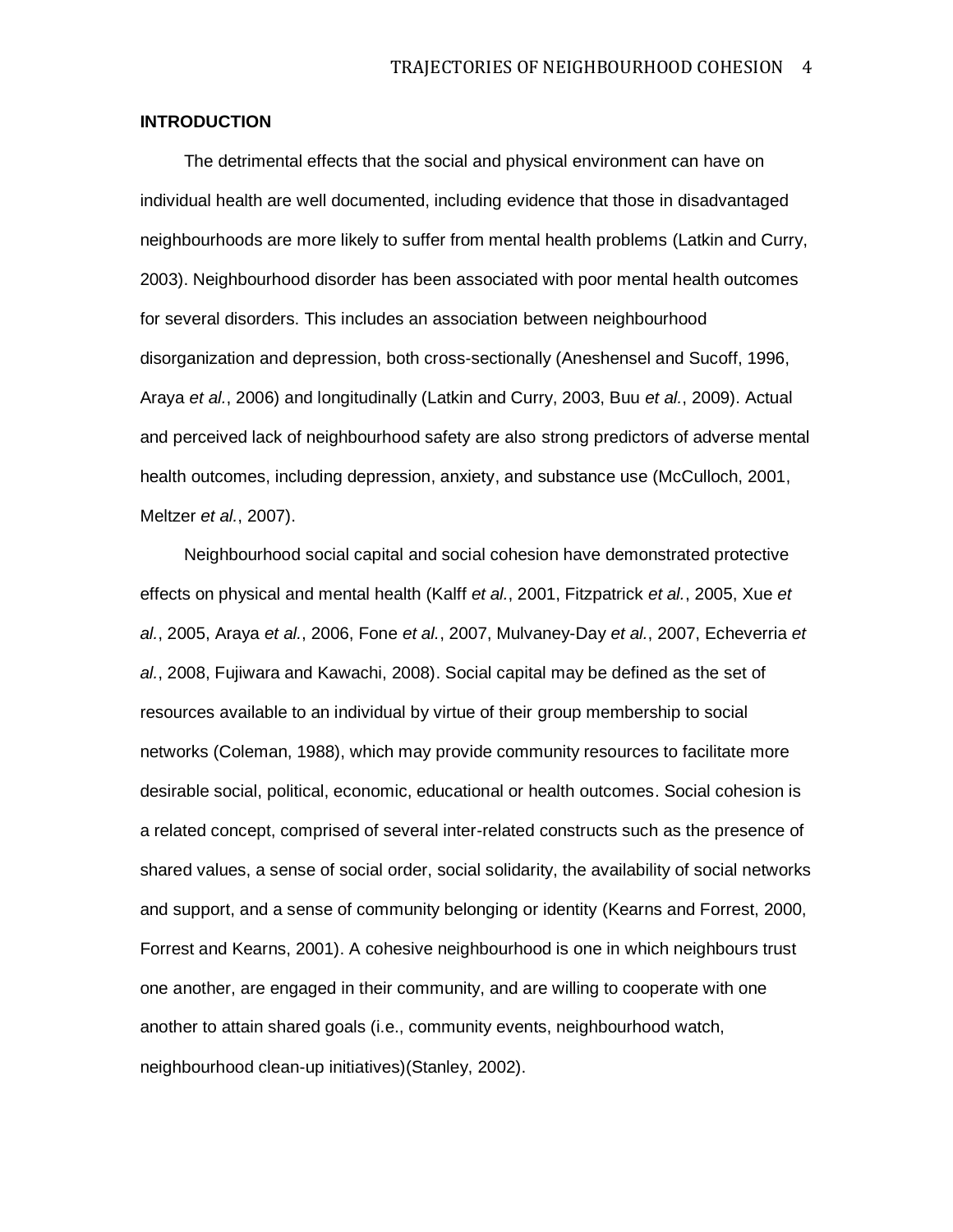Several effects of social capital and cohesion on mental health symptoms have been found in cross-sectional research. For example, one study reported that high levels of social capital found in an inner city, disadvantaged neighbourhood had an inverse relationship with depressive symptoms in African-American adolescents (Fitzpatrick *et al.*, 2005). Other studies have reported that higher perceived neighbourhood cohesion is associated with fewer symptoms of depression (Echeverria *et al.*, 2008) and better general mental health (Macintyre and Ellaway, 2000, Mulvaney-Day *et al.*, 2007). Moreover, recent evidence suggests that perceived social cohesion may mediate the relationship between neighbourhood disadvantage and residents' mental health (Hurd *et al.*, 2013, Hong *et al.*, 2014). Social cohesion may act on mental health via several mechanisms. Neighbourhood social cohesion may achieve protective effects by enhancing access to instrumental help from neighbours (e.g., childcare, carpooling, loaning possessions, home maintenance), promoting health-related behaviours, as well as fostering connectedness and emotional support (Fone *et al.*, 2007, Echeverria *et al.*, 2008).

There is increasing evidence that neighbourhood characteristics during childhood may have lasting effects on mental health. For example, exposure to neighbourhood disadvantage in childhood and early adolescence has been associated with a range of youth mental health and behaviour problems (Aneshensel and Sucoff, 1996, Kohen *et al.*, 2002, Schneiders *et al.*, 2003, Xue *et al.*, 2005, Jelleyman and Spencer, 2008). Conversely, neighbourhood social cohesion has demonstrated protective effects against depressive symptoms and behaviour problems (Kohen *et al.*, 2002, Curtis *et al.*, 2004, Xue *et al.*, 2005). However, much of the existing research on neighbourhood factors and mental health in childhood and adolescence has been cross-sectional (Aneshensel and Sucoff, 1996, Kohen *et al.*, 2002, Curtis *et al.*, 2004, Fone *et al.*, 2007), or has employed short follow-up periods (i.e., two years, (Schneiders *et al.*, 2003, Xue *et al.*, 2005), and is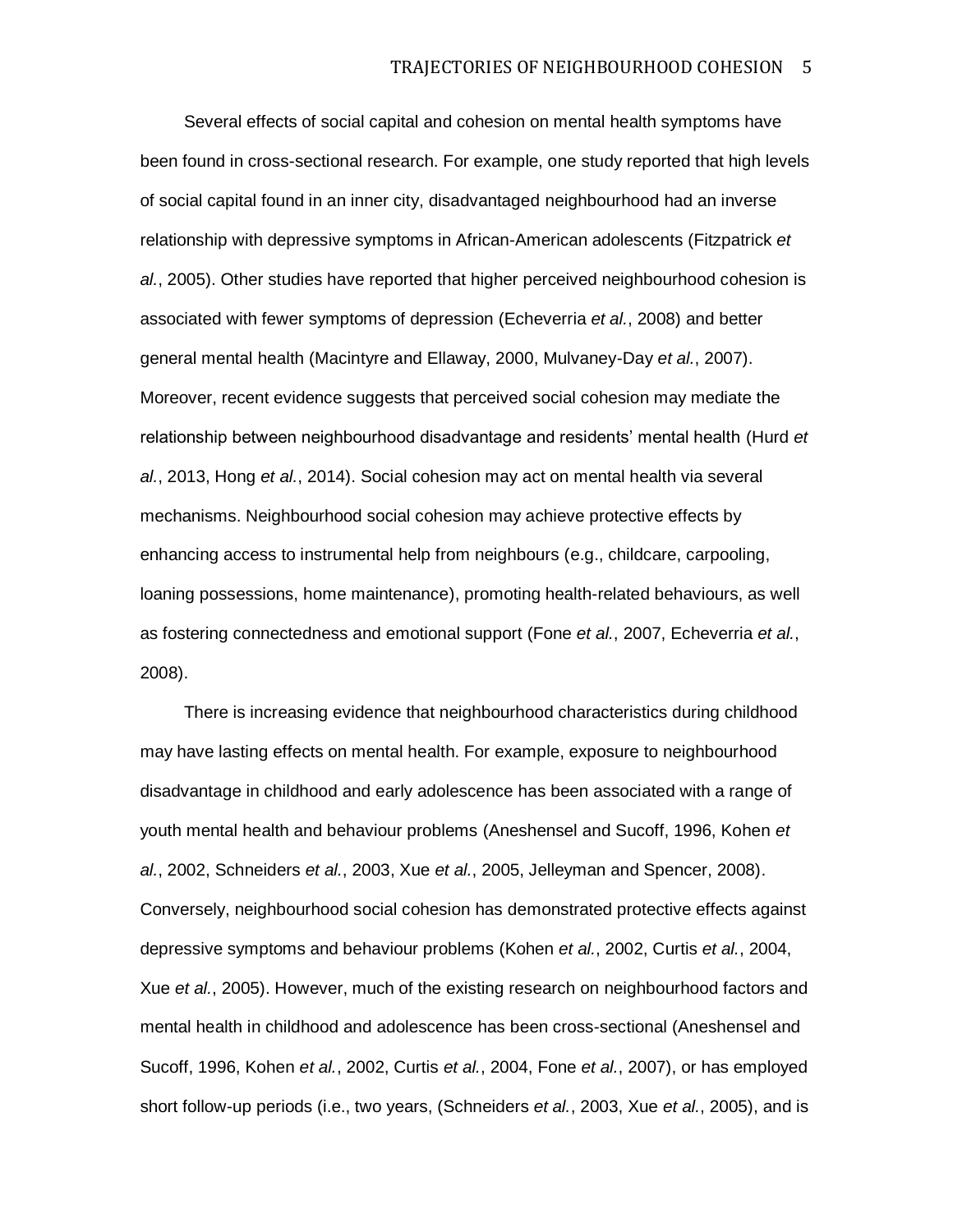therefore limited with respect to causal inference and temporality of the relationship. Moreover, to fully examine the effects of neighbourhood cohesion on mental health, it is important to consider changes in neighbourhood environment over time, in addition to fixed exposure. Neighbourhood cohesion may have different impacts at different times, and children's cumulative and changing experience of cohesion may have a greater impact than cohesion at any single timepoint. To our knowledge, no study has examined the cumulative effects of childhood neighbourhood cohesion over time.

The aim of the present study was to examine the longitudinal effects of neighbourhood cohesion throughout childhood on mental health and behavioural outcomes in adolescence.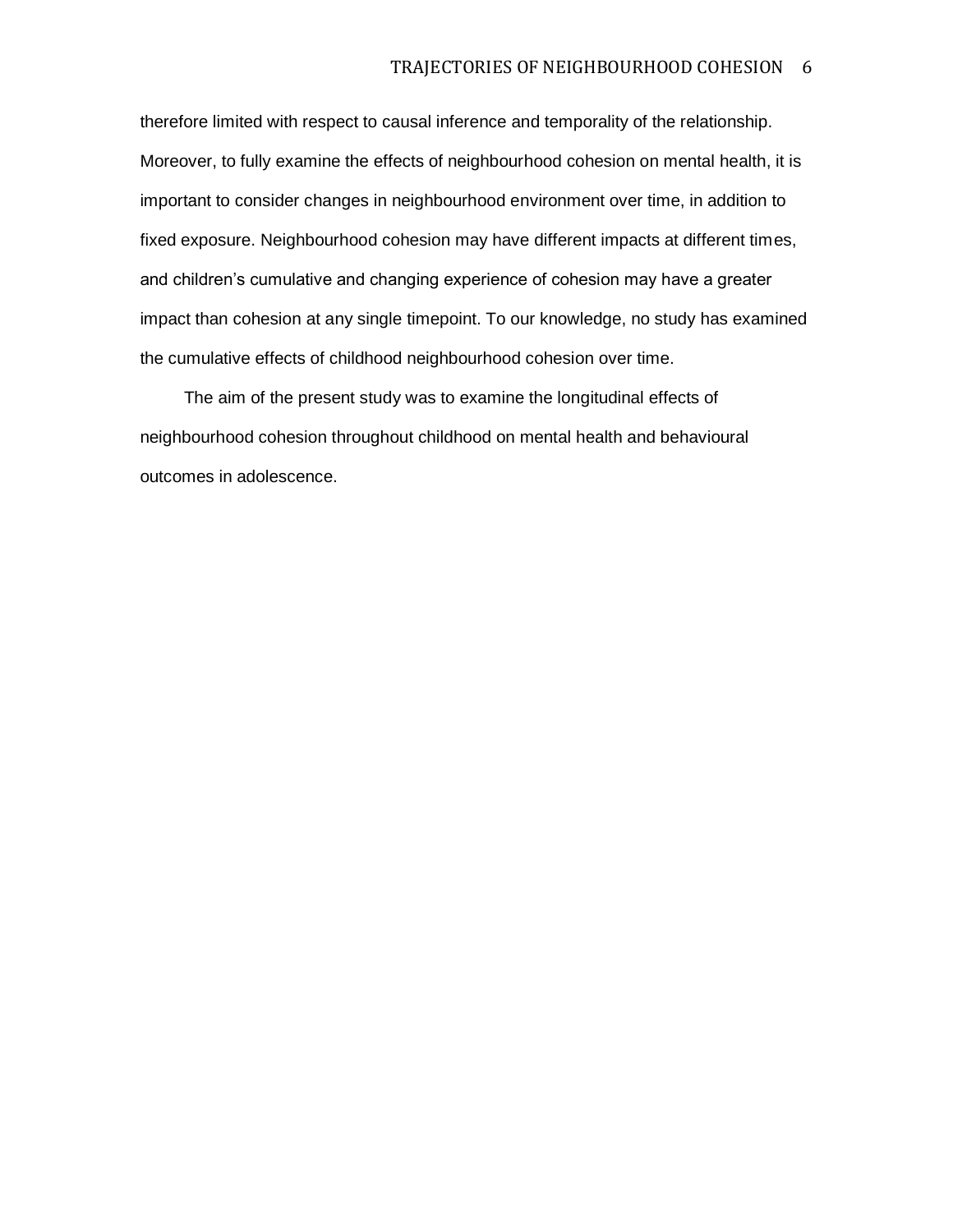# **METHOD**

#### **Study Sample**

This study used survey data from Statistics Canada's National Longitudinal Survey of Children and Youth (NLSCY) (Human Resources Canada and Skills Development Canada, 2007). The NLSCY is a prospective study of Canadian children designed to collect information about child health and development. The present sample included 5577 children aged 0-3 in 1994/95 (cycle 1) who were followed prospectively every two years until the age of 12-15 in 2006/07 (cycle 7). Sample characteristics are presented in Table 1.

#### **Neighbourhood Cohesion**

The Person Most Knowledgeable about the child (PMK; approximately 90% were biological mothers) responded to questions regarding residential neighbourhood quality. Perceived neighbourhood cohesion was repeatedly assessed in every cycle, except cycle 2 (1996/97). It was based on assessment of five statements: "If there is a problem around here, the neighbours get together to deal with it"; "There are adults in the neighbourhood that children can look up to"; "People around here are willing to help their neighbours"; "You can count on adults in this neighbourhood to watch out that children are safe and don't get in trouble"; "When I'm away from home, I know that my neighbours will keep their eyes open for possible trouble". Scores on each item ranged from 0 ("strongly disagree") to 3 ("strongly agree"). Scores on these items were summed to create a total neighbourhood social cohesion score, ranging from 0 to 15; higher scores indicated greater neighbourhood cohesion. Recent work has supported the validity of self-report scales of neighbourhood cohesion (Mujahid *et al.*, 2007), and this scale has previously been used in studies of neighbourhood cohesion in childhood and adolescence (Kohen *et al.*, 2002, Curtis *et al.*, 2004), demonstrating good psychometric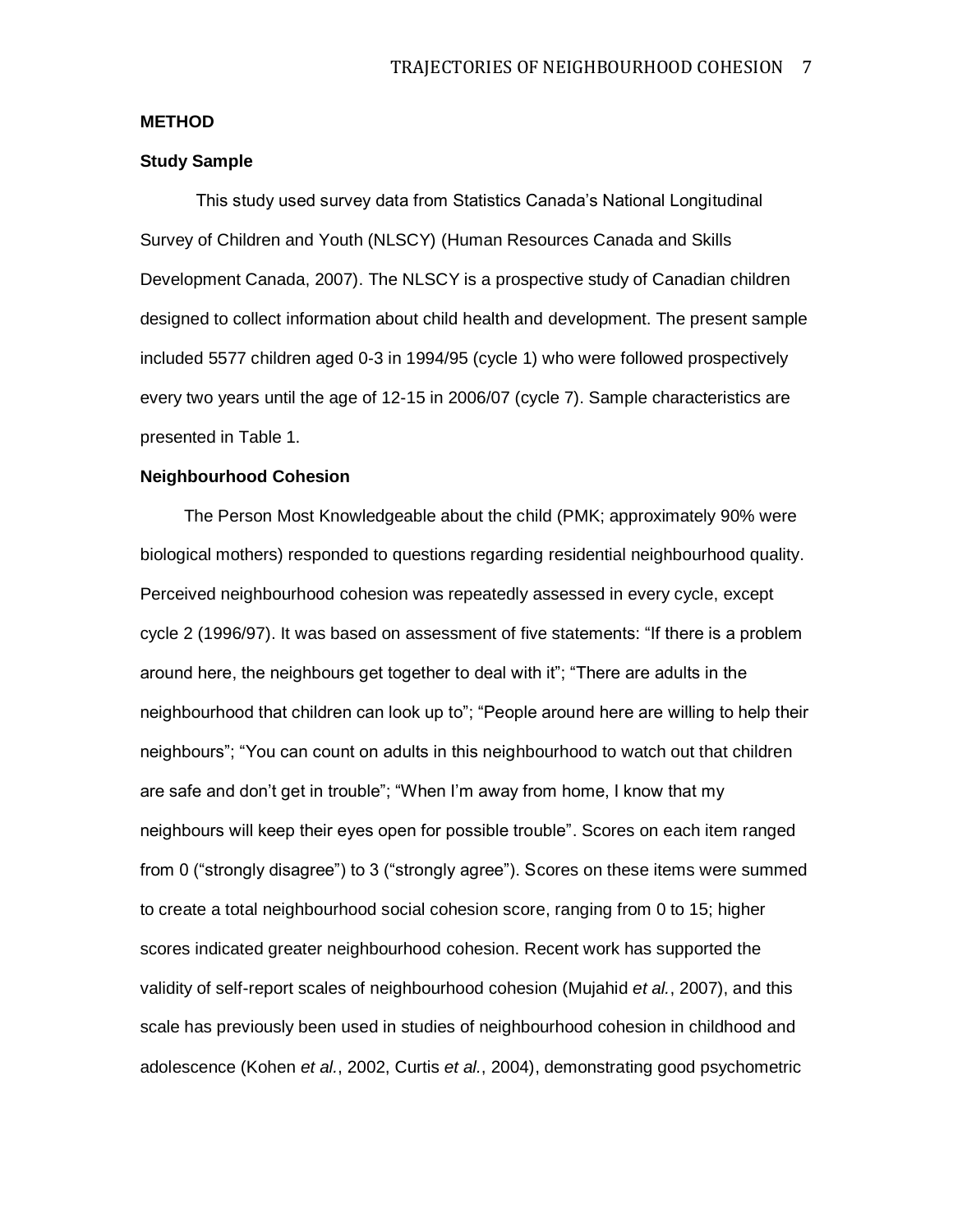properties. Internal consistency in the present sample ranged from  $\alpha = .86$  (Cycle 3) to .90 (Cycle 6).

Trajectories of neighbourhood social cohesion throughout childhood were modeled using latent class growth models (see below), from cycle 1 (aged 0-3) to cycle 6 (aged 10-13). All individuals included in the sample had an assessment of neighbourhood cohesion in cycle 1 (1994/95) and at least at one other assessment cycle.

# **Adolescent Mental Health and Behaviour**

Mental health and behavioural outcomes were assessed in cycle 7 (2006/07), when participants were age 12-15 years. The NLSCY includes a behaviour scale for children and youth, adapted from questionnaires used in the Montreal Longitudinal Survey and the Ontario Child Health Study, which were designed to identify children who would most likely qualify for psychiatric diagnosis based on symptom criteria for the DSM-III-R (Boyle *et al.*, 1993). Adolescents were asked to self-report the frequency of various feelings/behaviours experienced in the past week (e.g., "I bully or am mean to others"). Scores on each item ranged from 0 ('never or not true') to 2 ('often or very true'). Composite scores were created by summing the item scores on each of 6 subscales: depression/anxiety (7 items, e.g. 'I am not as happy as other people my age',  $\alpha$  = .79), hyperactivity (7 items, e.g. 'I am impulsive, I act without thinking',  $\alpha$  = .78), indirect aggression (5 items, e.g. 'When I am mad at someone, I say bad things behind his/her back',  $\alpha = 73$ ), conduct disorder/physical aggression (6 items, e.g., 'I kick or hit other people',  $\alpha = 77$ ), property offences (6 items, e.g., 'I vandalize',  $\alpha = 73$ ) and prosocial behaviour (10 items, e.g. 'I try to help someone who has been hurt',  $\alpha = 87$ ). Consistent with precedence, participants with a subscale score in the top  $10<sup>th</sup>$  percentile were classified as having the mental health or behavioural outcome (Browne *et al.*, 2010).

## **Covariates**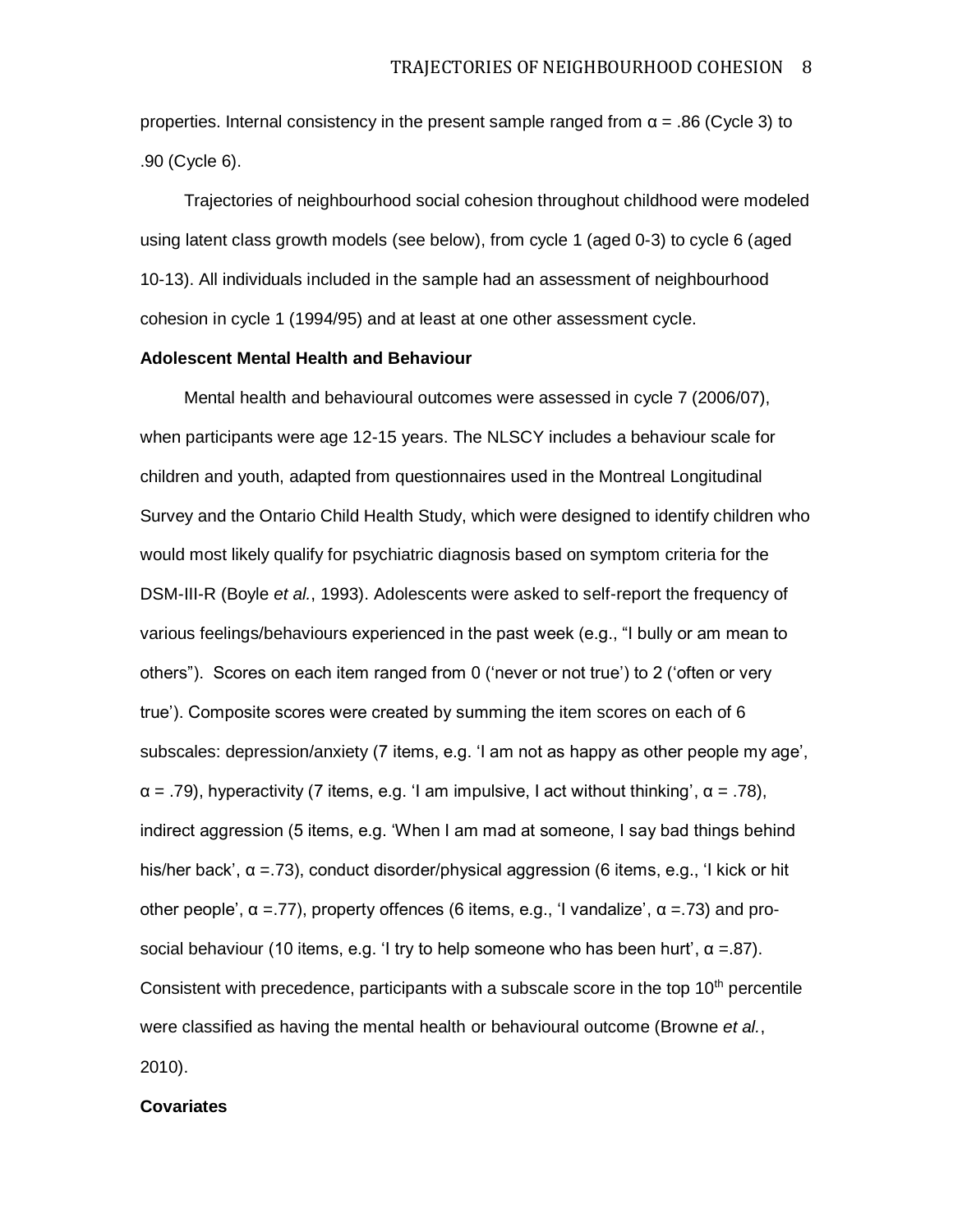The analysis accounted for the effects of family socioeconomic status (SES), neighbourhood deprivation, stressful life events (SLEs), maternal depression, maternal alcohol abuse, and gender. Given that our main exposure (changes in neighbourhood cohesion) may have been confounded by changes in SES and neighbourhood deprivation over time, we also adjusted for these variables.

The occurrence of any SLE in the previous 2 years was reported by the PMK at Cycle 7. Participants were considered to have experienced a stressful life event if the PMK reported any of 13 specific events, as well as "other traumatic events" (Table 2). Maternal depression was assessed at each timepoint using a 12-item version of the Centre for Epidemiological Studies-Depression scale (CES-D-12)(Poulin *et al.*, 2005). Children were considered to have been exposed to maternal depression if their mothers were depressed at any cycle from 1 through 7. Maternal alcohol abuse was defined as reporting more than one occasion of binge drinking (more than 5 drinks on one occasion) per month. Family SES was based on the ratio of Canadians' total household income to their corresponding low income cut off (LICO) (Human Resources Canada and Skills Development Canada, 2007). LICO is the level below which a family is likely to spend a significantly higher proportion of its income to purchase necessities such as food, lodging and clothing than the average family, and is calculated depending on family size and area of residence. For example, a family with an SES ratio of 4 has an income of four times the low-income cutoff for their area and family size. To ensure that changes in neighbourhood cohesion were not a function of changing socioeconomic position, for both family SES and neighbourhood deprivation, we included two covariates: one to control for socioeconomic position in Cycle 7, and one to control for changes in socioeconomic position over time from the beginning to the end of the trajectories. These variables were calculated by subtracting SES/deprivation at cycle 1 from the value at cycle 6.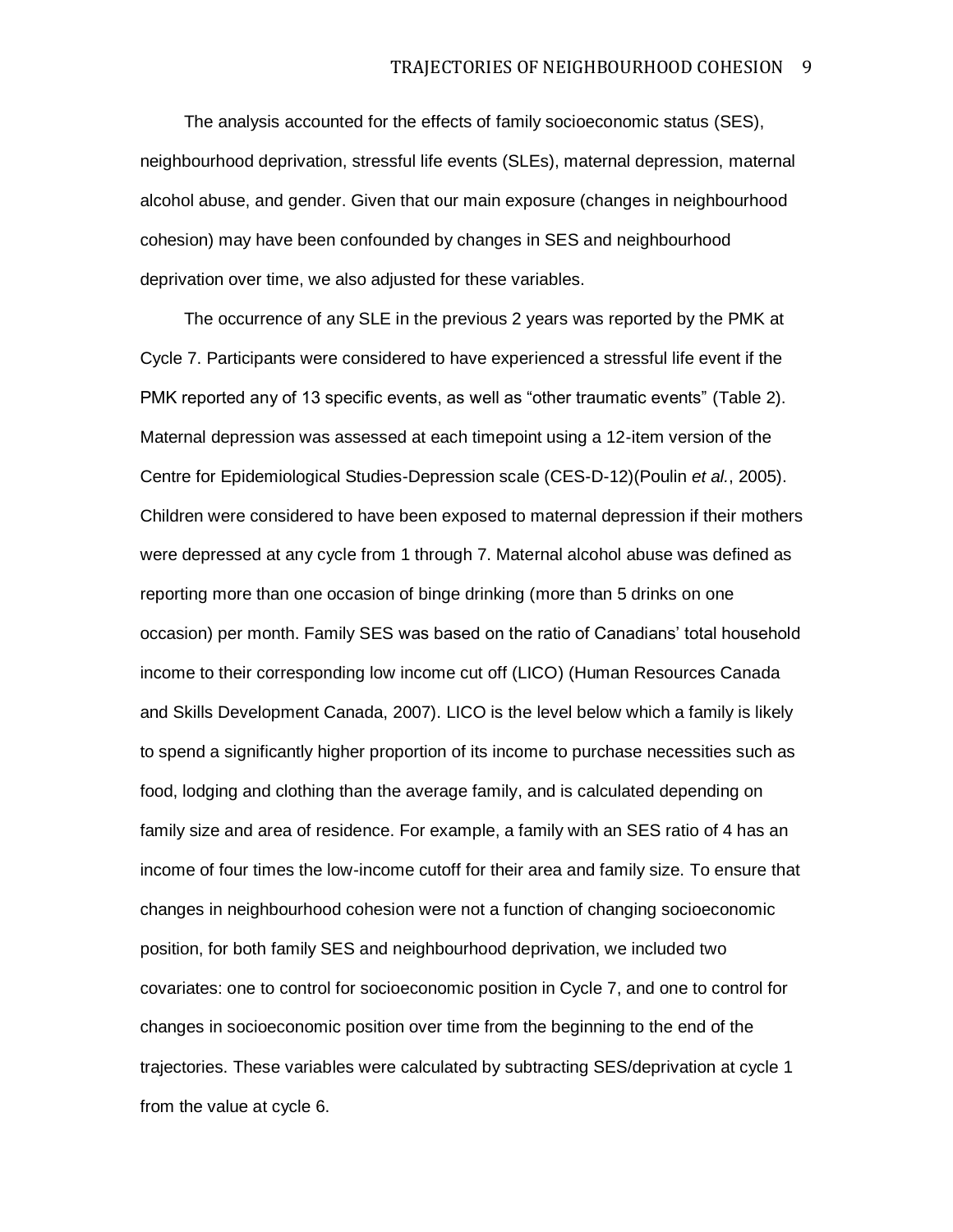Neighbourhood deprivation was assessed using the 2001 Canadian Census. Statistics Canada 2001 Census Dissemination Areas (DAs) were selected to approximate the neighbourhood environment. The DA has a population range of 400- 700 individuals and represents a convenient geographical unit that has been used in other NLSCY neighbourhood studies (Kohen *et al.*, 2002, Oliver and Hayes, 2005). Based on previous work (Oliver and Hayes, 2005), three census variables (unemployment rate, median family income, and population over 20 without postsecondary education) were used as markers of neighbourhood deprivation, reflecting work-force participation, income and educational attainment. These variables were standardized and summed to create an index of neighbourhood deprivation, which was linked to the NLSCY dataset. Children's postal codes at Cycle 1 and Cycle 6 were used to assign DAs at these time points, which were then used to calculate the change in children's neighbourhood deprivation from the beginning to the end of the trajectories. Neighbourhood deprivation at Cycle 7 was also included in the model.

#### **Data Analysis**

Latent class growth modeling (LCGM) was conducted on neighbourhood cohesion scores, from Cycle 1 (1994/95) to Cycle 6 (2004/5). Trajectories were modeled using the PROC TRAJ procedure in SAS, using the technique described by Jones and Nagin (Jones *et al.*, 2001). LCGM uses a semi-parametric, group-based modeling strategy to identify homogeneous latent trajectory classes based on longitudinal data (Nagin, 1999). Bayesian information criterion and optimization of posterior probabilities were used to identify the best-fitting model. PROC TRAJ handled missing data during the follow-up period under the missing-at-random assumption, which allows patterns with missing values to share information with patterns with more data points through the latent variable (Dodge *et al.*, 2008).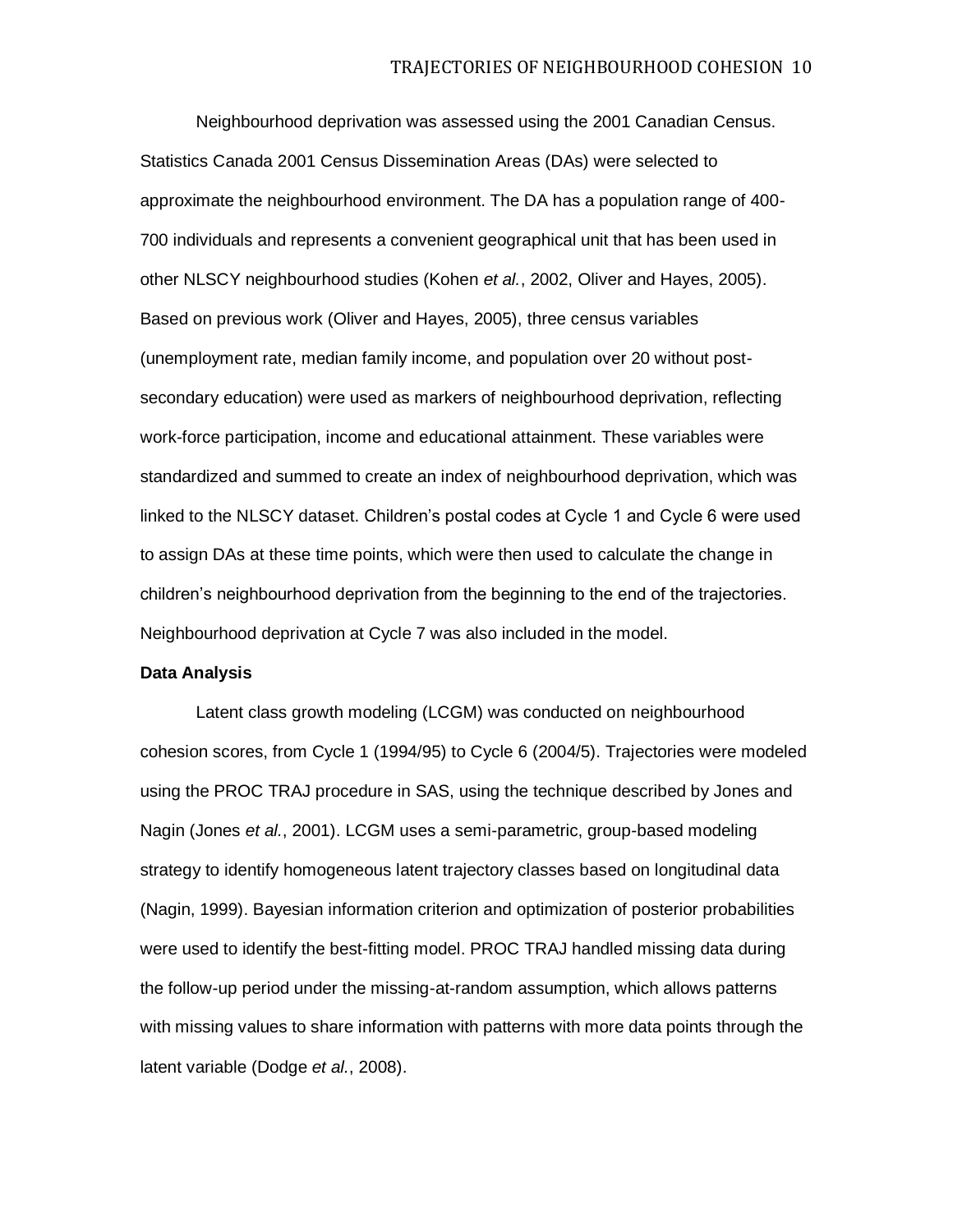To determine whether perceptions of neighbourhood cohesion during childhood are related to various indicators of adolescent mental health and behaviour, logistic regressions were conducted with each mental health and behavioural outcome. These regressions used trajectories of neighbourhood cohesion throughout childhood (ages 0-3 to ages 10-13) as categorical predictors of adolescent mental health and behaviour at ages 12-15 while controlling for the effects of the covariates described above. The NLSCY used a multistage sampling design with unequal selection probabilities. To account for this complex survey design, we included normalized sampling weights in all analyses. SAS 9.2 was used for all statistical analyses.

## **RESULTS**

Trajectory analysis identified a 5-group model as the best-fitting model (Figure 1). The following trajectories of neighbourhood social cohesion were identified: 'stable low' (4.2%), 'moderate increasing' (9.1%), 'stable moderate' (68.5%), 'high falling' (8.9%), and 'stable high' (9.3%). Sociodemographic characteristics varied across the 5 groups (Table 1).

Descriptive statistics for mental health outcomes are presented in Table 3. Adjusted odds ratios (ORs) for mental health outcomes in association with neighbourhood social cohesion trajectories are shown in Table 4. Relative to those living in a moderately cohesive neighbourhood across childhood ('stable moderate'), those with improvements in neighbourhood cohesion in late childhood ('moderate increasing') had significantly lower odds of hyperactivity (OR=0.68, 95%CI: 0.46, 0.99) and indirect aggression (OR=0.68, 95%CI: 0.49, 0.95). Those living in a highly cohesive neighbourhood across childhood ('stable high') were more likely to exhibit prosocial behaviour (OR=1.91, 95%CI: 1.37, 2.66), and less likely to commit property offences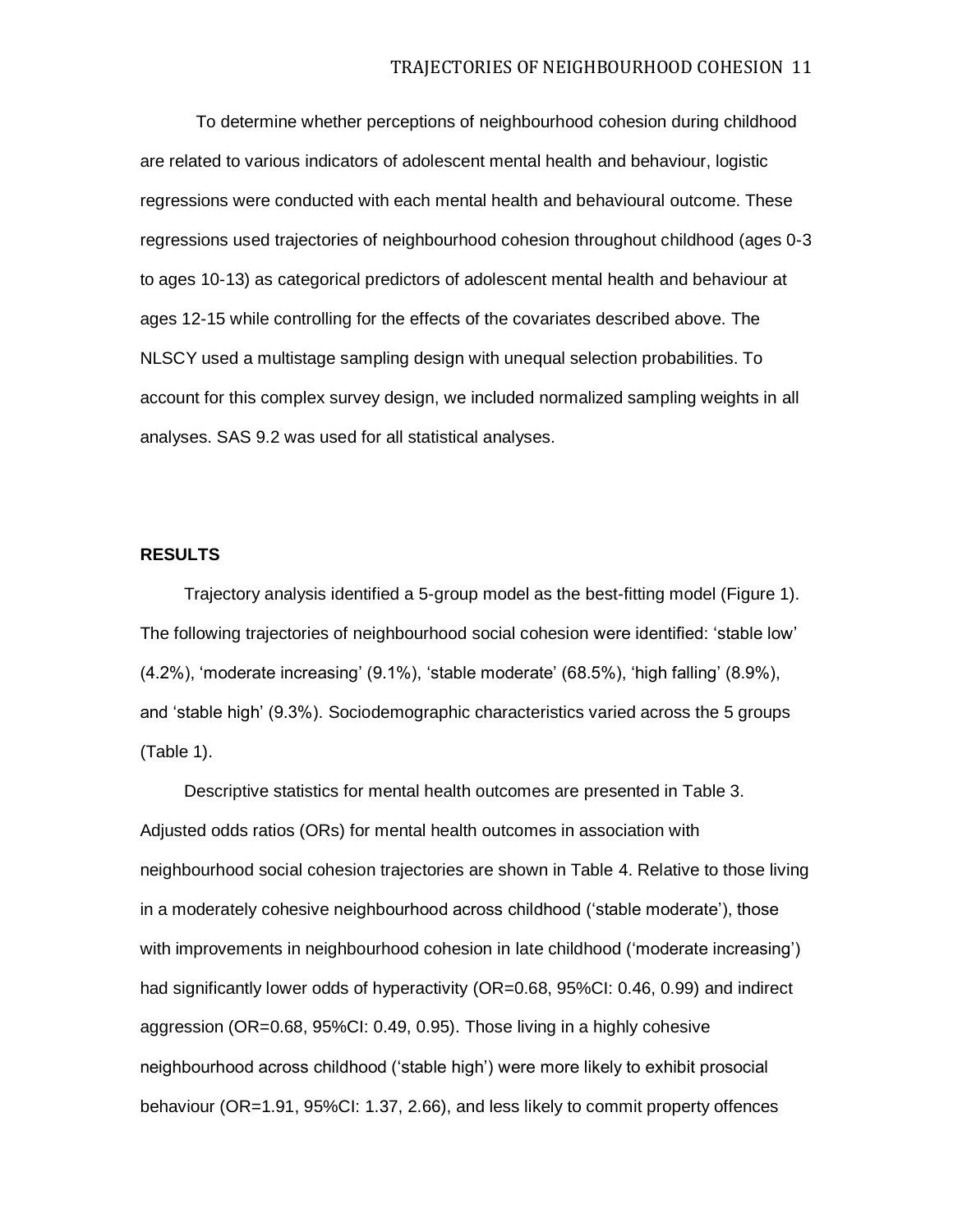(OR=0.66, 95%CI: 0.44, 0.99), but were also more likely to experience elevated symptoms of depression/anxiety (OR =1.64, 95%CI: 1.14, 2.37). Those who experienced a decline in neighbourhood cohesion across childhood ('high falling') were significantly more likely to report hyperactivity (OR=1.65, 95%CI: 1.20, 2.27) and prosocial behaviour (OR=1.95, 95%CI: 1.40, 2.72). Finally, children living in neighbourhoods characterized by low cohesion ('low') had significantly higher odds of indirect aggression (OR=1.59, 95%CI: 1.05, 2.40) and depression/anxiety (OR=1.75, 95%CI: 1.05, 2.92).

#### **Post-Hoc Interactions**

We also examined interactions between trajectories of neighbourhood cohesion and maternal depression *post hoc*. Results of logistic regression with interaction terms revealed significant interactions between maternal depression and neighbourhood trajectory to predict emotional disorder and prosocial behaviour.

In the prediction of emotional disorder, the interaction between maternal depression and membership in the stable high trajectory was significant (β=1.05, SE=0.38, *p*<.01). Follow-up analyses stratified by maternal depression status indicated that the association between membership in the trajectory of stable high cohesion and emotional disorder was significant only among adolescents whose mothers had reported depression (OR:3.20, 95%CI:1.83,5.57 vs. 1.09, 95%CI:0.66,1.84).

With regards to prosocial behaviour, the interactions between maternal depression and membership in the high falling ( $β=1.55$ , SE=0.35,  $ρ<.001$ ) and stable high( $β=1.55$ , SE=0.04,  $p$ <.05) trajectories were significant. Stratified analyses indicated that membership in the high falling trajectory predicted greater prosocial behaviour among offspring of depressed mothers (OR:4.62, 95%CI:2.83,7.60) but not nondepressed mothers (OR:1.00, 95%CI:0.61,1.63). Similarly, membership in the stable high trajectory predicted prosocial behaviour among offspring of depressed (OR:3.23, 95%CI:1.84,5.64) but not nondepressed (OR:1.34, 95%CI:0.88,2.04) mothers.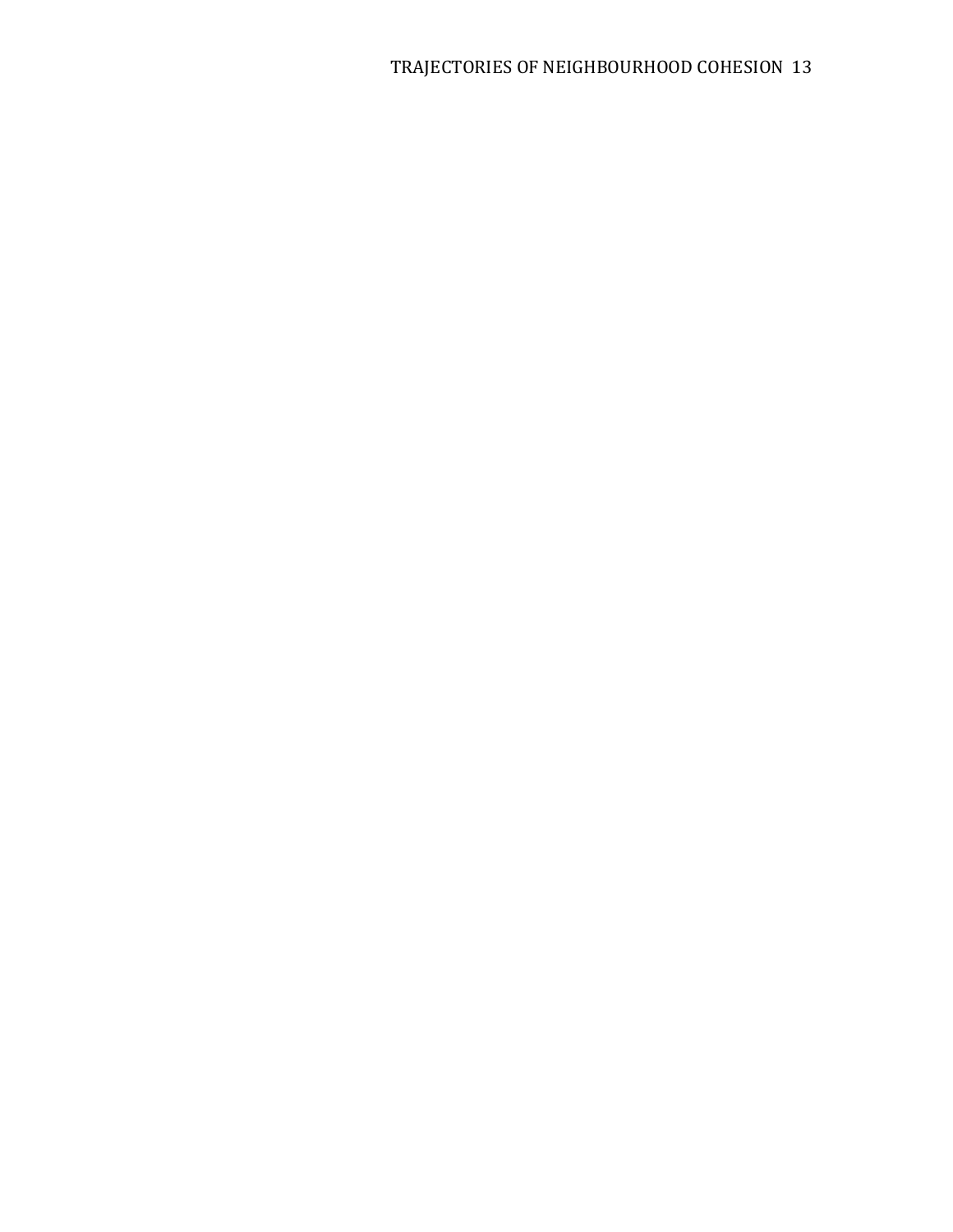# **DISCUSSION**

# **Principal findings**

In this large prospective study of 5570 Canadian children, we found evidence to suggest that neighbourhood cohesion throughout childhood may play a role in the development of adolescent mental health and behaviour. Our findings are consistent with previous work which has demonstrated protective effects of neighbourhood social capital on physical and mental health (Aneshensel and Sucoff, 1996, Kalff *et al.*, 2001, Xue *et al.*, 2005, Araya *et al.*, 2006, Fone *et al.*, 2007, Fujiwara and Kawachi, 2008). Our study extends this literature by demonstrating that exposure to neighbourhood social cohesion may have timing-specific effects with regard to later adolescent mental health and behaviour.

# **Interpretation of findings**

In the present study, children whose caregivers reported a decline in neighbourhood cohesion over time were more likely to exhibit symptoms of hyperactivity in adolescence, whereas children whose caregivers reported increases in neighbourhood cohesion over time had lower odds of hyperactivity. These results are consistent with one underlying theory which posits that childhood and adolescent behavioural symptoms, such as hyperactivity and ADHD, occur in reaction to environmental stressors (Enoch *et al.*, 2010, Hjern *et al.*, 2010); in our study more unstable environments, indexed by declining caregiver perceptions in neighbourhood cohesion over time, predicted such risk amongst adolescents. It is also important to consider the impact of stressful life events related to changes in neighbourhood social cohesion. If these changes in neighbourhood perception were attributable to moving to a new environment, such a potentially disruptive experience may negatively impact children's adjustment. Indeed, family relocation has been associated with increased risk of behaviour problems (Wood *et al.*,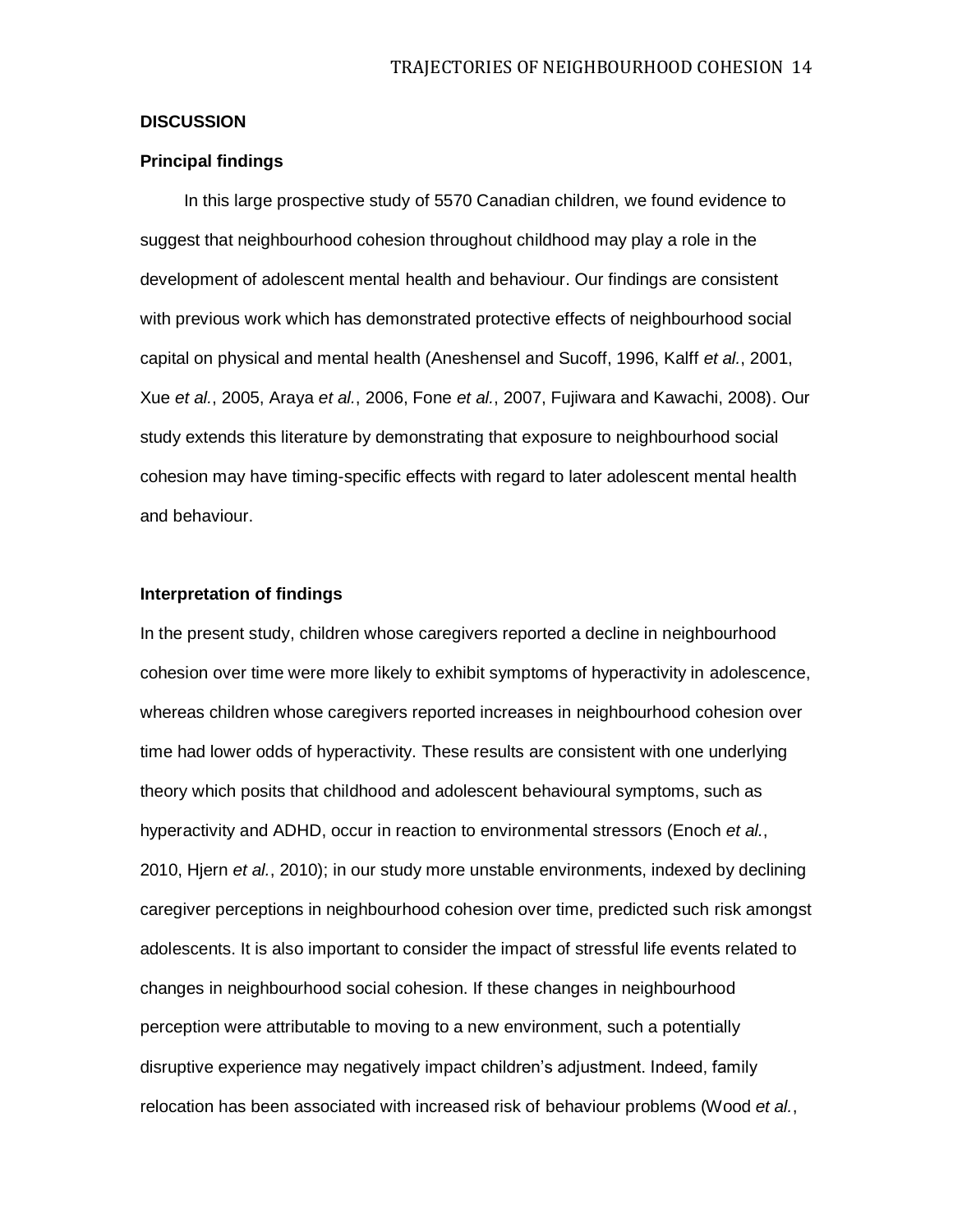1993, Jelleyman and Spencer, 2008) and general maladjustment (Adam and Chase-Lansdale, 2002). For those moving to a more advantaged neighbourhood however, the benefits of upward mobility are thought to outweigh the disruptive effects of relocation (Scanlon and Devine, 2001, Leventhal and Brooks-Gunn, 2003). To test this possibility, we conducted a post-hoc sensitivity analysis to inspect the additional effect of selfreported number of moves from cycles 1-6 and change in postal code between cycle 1-6 in our models. This did not result in any significant changes to the model, suggesting that changing exposure to neighbourhood characteristics may have independent effects on child and adolescent mental health, over and above disruptive experiences associated with moving.

Our results in regard to prosocial behaviour suggested that early childhood environmental factors may have had a greater impact on this outcome than later neighbourhood environments. Previous research has indicated that prosocial behaviour develops early in life and is relatively stable after early childhood (Cote *et al.*, 2002). It has been argued that prosocial behaviour reflects an aspect of temperament or personality (Cote *et al.*, 2002, Knafo and Plomin, 2006), and is thus relatively unchanged by acute stressors later in life. In the present study, trajectories characterized by high initial levels of reported neighbourhood cohesion were associated with increased odds of prosocial behaviour, potentially supporting the hypothesis that early experiences of social cohesion may foster the development of prosocial tendencies.

Results suggested that, as expected, children whose caregivers reported low levels of cohesion were more likely to experience symptoms of depression and anxiety. This finding adds to previous literature suggesting that low social capital is a risk factor for depression (Aneshensel and Sucoff, 1996, Fujiwara and Kawachi, 2008). Somewhat paradoxically, risk of depression and anxiety was also increased for children whose caregivers reported high neighbourhood cohesion throughout childhood. One possible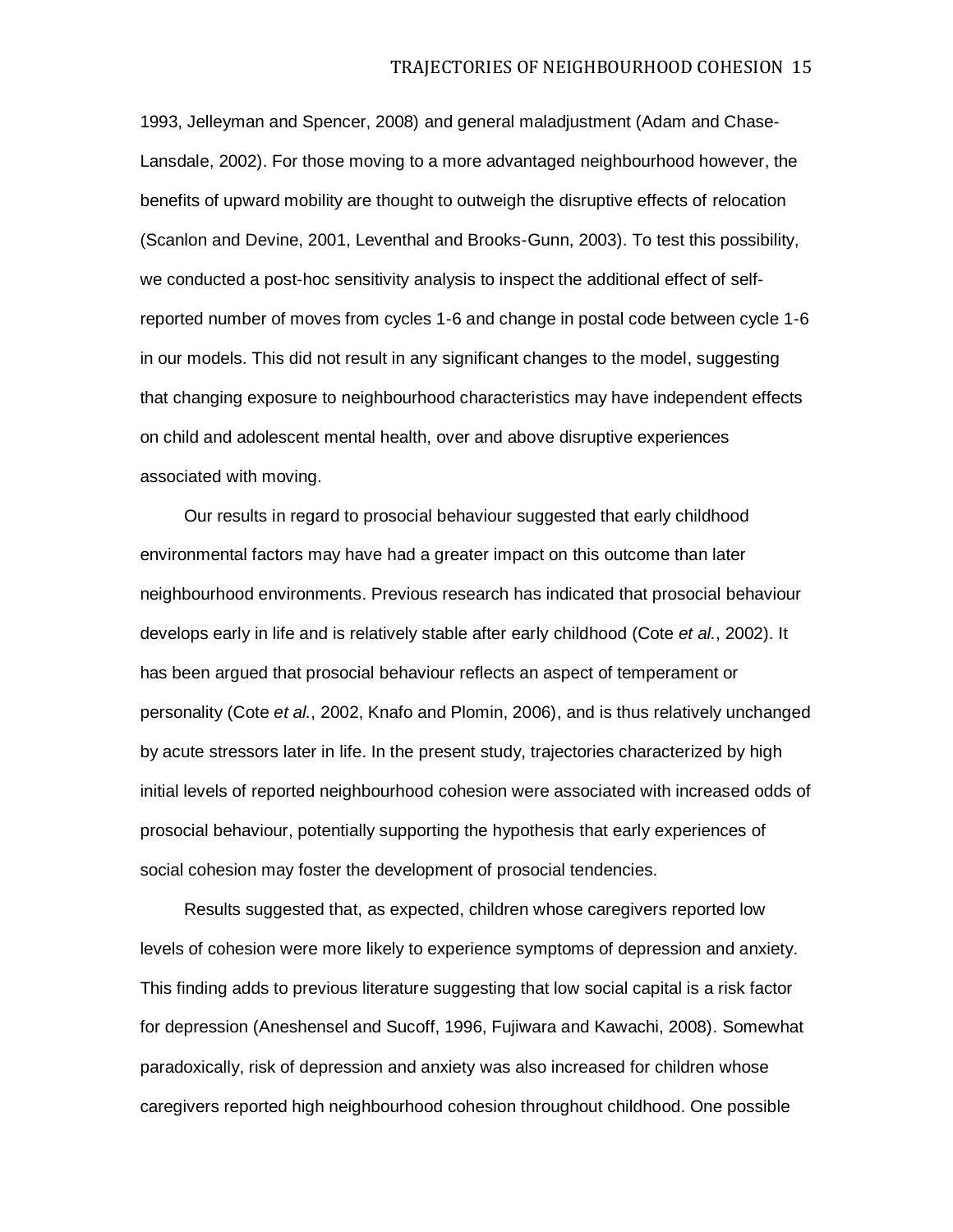etiological explanation for this finding is that although parents may report high social cohesion, children's experience may differ (Moore *et al.*, 2009). High social cohesion among adults may have a stifling effect for some adolescents, as increased neighbourhood involvement may translate into more adult supervision and monitoring. As Baum (1999) points out, close-knit communities are not always healthy, especially for those who do not agree with the majority. Notably, this counterintuitive effect was only noted for problems along the internalizing dimension (depressive and anxious symptoms), and not for externalizing behaviour problems. These more overt adjustment issues may be curbed in communities characterized by greater adult supervision, leaving youth to turn their distress inward.

Our analyses revealed associations between childhood neighbourhood cohesion and indirect aggression, but not physical aggression (i.e., conduct disorder). Specifically, increasing perceptions of neighbourhood cohesion over time were associated with decreased odds of indirect aggression compared to stable moderate levels of cohesion. Membership in the trajectory characterized by stable low reported cohesion, by contrast, was associated with increased odds of indirect aggression. Thus, improvements in neighbourhood cohesion over time may lead to reductions in socially aggressive behaviour. One further possibility is that indirect aggression requires a degree of establishment in a community – that is, 'new kids' may not be in a position to engage in social political activities such as gossip, rumor spreading and social exclusion. In support of this notion, it has previously been shown that relatively high status in the peer group is a prerequisite for indirect aggression (Salmivalli *et al.*, 2000). Indeed, indirect or relational aggression tends to be positively associated with perceived popularity (Rose *et al.*, 2004), and the most relationally aggressive adolescents tend to be nuclear members of their social clusters (Cairns *et al.*, 1988). Continued residence in a neighbourhood may therefore allow children to become entrenched in dysfunctional social hierarchies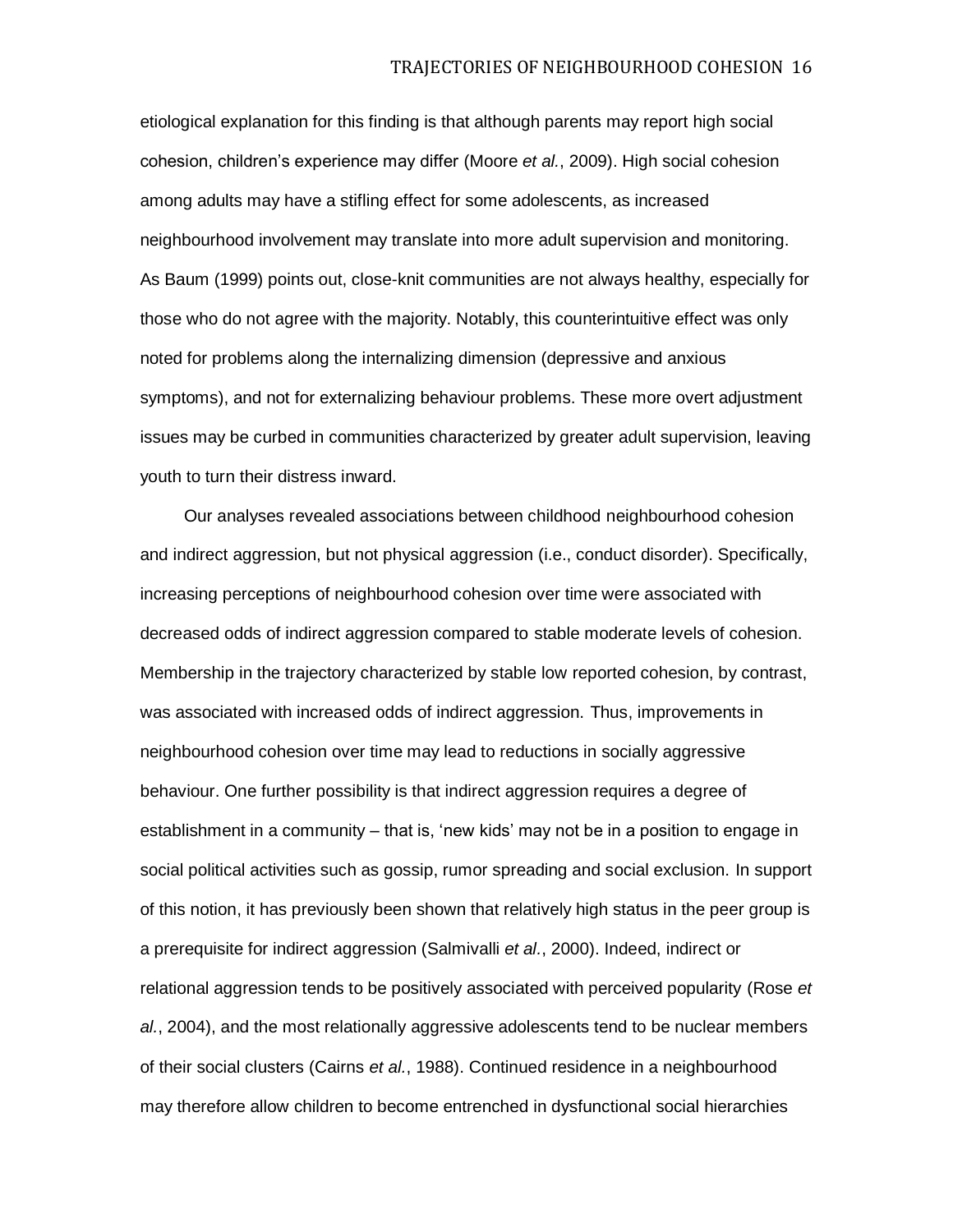characterized by indirect aggression. Moving, in turn, may disrupt these social hierarchies, resulting in reductions in indirect aggression. This hypothesis is rendered more plausible in light of the marginal negative effects of high falling neighbourhood cohesion on indirect aggression. A change in neighbourhood, for better or for worse, may disrupt adolescents' ability to engage in indirect aggression.

Post-hoc analyses suggested that the associations between mothers' reported neighbourhood cohesion and offspring mental health and behaviour may depend on other maternal factors - in this case maternal depression. The pattern of these interactions was complex, likely reflecting the realistic complexity with which neighbourhood factors may affect mental health outcomes. While we did not have sufficient data to explore the possible causes for these post-hoc interactions, we noted a general trend – both prosocial behaviour and depression in adolescence were only associated with high neighbourhood cohesion in the presence of a maternal history of depression. This suggests that more proximal family factors, such as familial well-being and social support, may generally be more important predictors of children's development than more distal environmental factors such as neighbourhood cohesion. In the presence of maternal depression, however, supportive neighbourhood environments in early childhood may play a more important role, fostering prosocial behaviour. With regards to adolescent depression, several possibilities arise. For example, children of depressed mothers may be more likely to be excluded from accessing neighbourhood social cohesion than their peers without a maternal history of depression.

Though these are interesting findings, they should be interpreted with caution given the post-hoc nature of the analysis. Future researchers may wish to examine more explicitly the complex interactions between multiple levels of influence at the individual, family, school, and neighbourhood levels.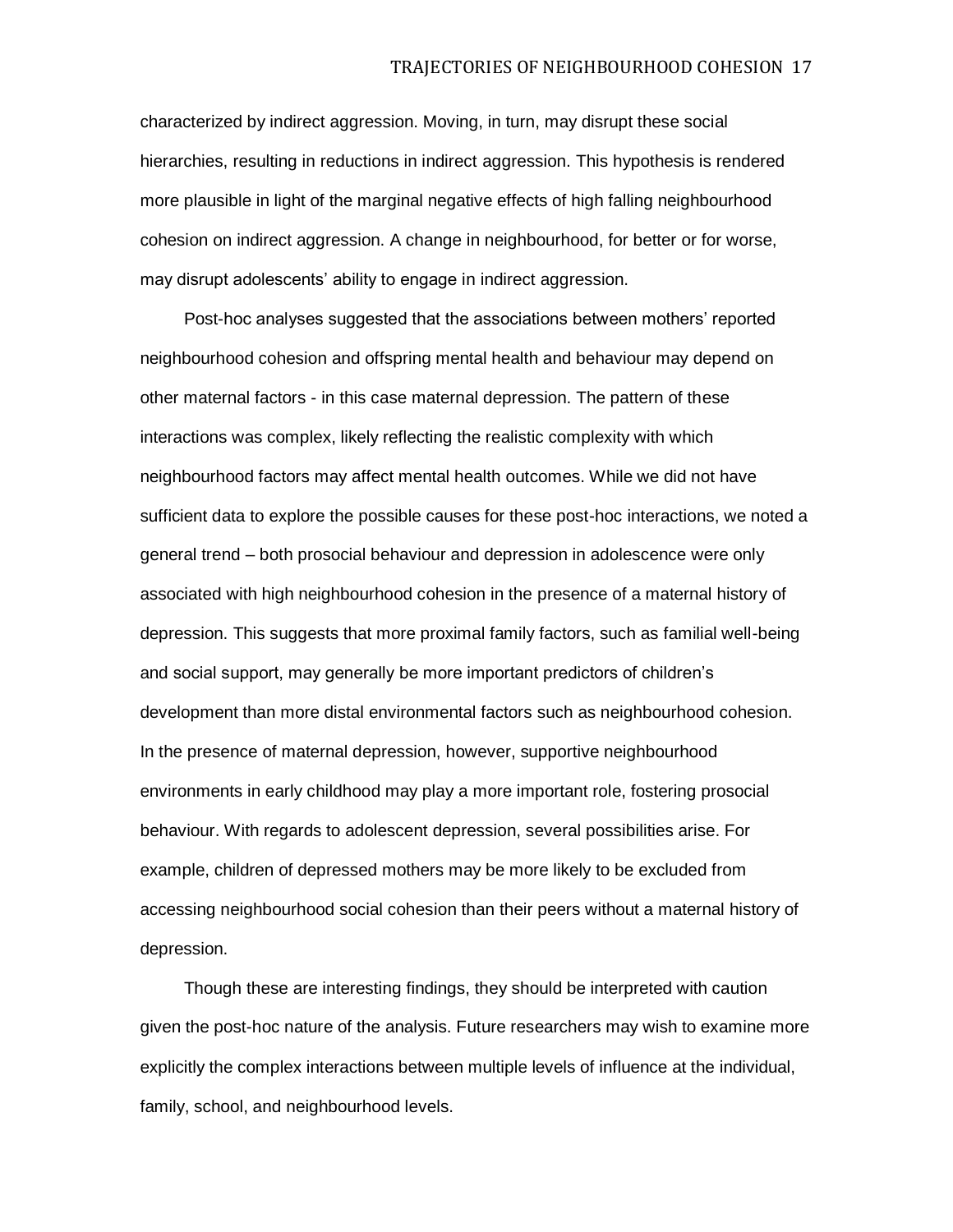The lack of significant results regarding conduct disorder was somewhat surprising. However, other authors have reported that neighbourhood social connectedness may be less strongly related to violent behaviour than other factors, such as parental monitoring and strong school affiliation (Wright and Fitzpatrick, 2006). In contrast, results of the present study did suggest a protective effect of social cohesion on another form of externalizing behaviour– children who lived in highly cohesive neighbourhoods throughout childhood were less likely to commit property offences.

Our results support the possibility that efforts to improve community social cohesion may lead to improved behavioural outcomes. The present findings are also congruent with results from previous studies reporting that families who moved to higher income neighbourhood experienced improvements in children's mental health and behaviour problems (Leventhal and Brooks-Gunn, 2003). Higher social cohesion may increase a child's level of interaction with teachers and other adults in the community, as well as with neighbourhood children, all of which may contribute to advances in social development.

### **Alternative interpretations**

It should be noted that alternate explanations of these associations are possible. For example, parents who promote adaptive behaviour in their children may also be more actively involved in their communities, creating more cohesive neighbourhoods, or alternately, may be biased towards reporting stronger neighbourhood cohesion. It is also important to consider that there are other potential reasons for an increase in parents' reported neighbourhood quality over time, each of which would have different implications for the interpretation of the results. For example, the child's neighbourhood may have undergone some degree of gentrification over the study period. Alternately, the parent's perceptions of neighbourhood social cohesion may have improved over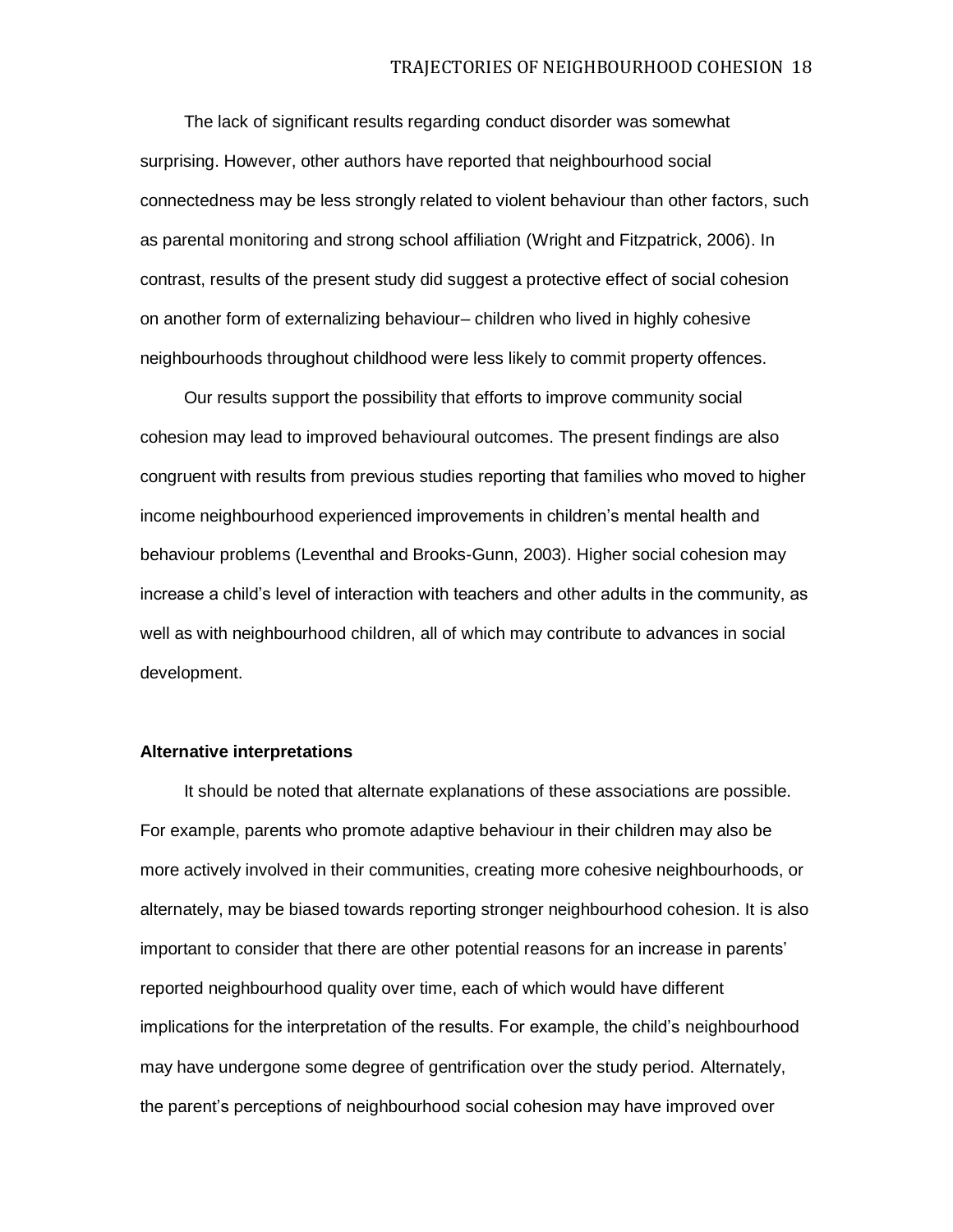time, as, for example, they forged more social connections and made use of neighbourhood services. Parents may naturally become more involved in the community as their child enters school, which could contribute to an increasing sense of community cohesiveness. Thus, parents'/guardians' perceptions of neighbourhood cohesion may reflect, to some extent, their degree of social support.

# **Methodological limitations**

We acknowledge some other limitations of the present investigation. First, the measure of neighbourhood socioeconomic deprivation was obtained based on census level data linked using postal codes. In this study, we used DAs as proxies for neighbourhoods; however, this area may be too small to accurately capture neighbourhood characteristics, as neighbourhoods may spill over across DA boundaries (Oliver and Hayes, 2005). The areas used to capture neighbourhood socioeconomic deprivation therefore may not reflect what participants envision when reporting on neighbourhood characteristics. In addition, census information was only available for 2001, and neighbourhood deprivation for all time points was extrapolated from this information. Changes to neighbourhood deprivation over time may have limited the accuracy of these estimates, especially for cycles most temporally removed from the time of the census. The behaviour scales were developed for the NLSCY based on questionnaire used in earlier studies, and roughly correspond to DSM-III criteria. However, these scales are not intended as diagnostic instruments. Due to changes in diagnostic criteria over time, these scales may not correspond to DSM-IV or -V diagnoses. Information on neighbourhood cohesion was self-reported by the person most knowledgeable about the child, which, as discussed above, may introduce confounds and biases. This study controlled for several possible confounding variables (e.g., neighbourhood deprivation and family SES, SLEs, maternal depression), however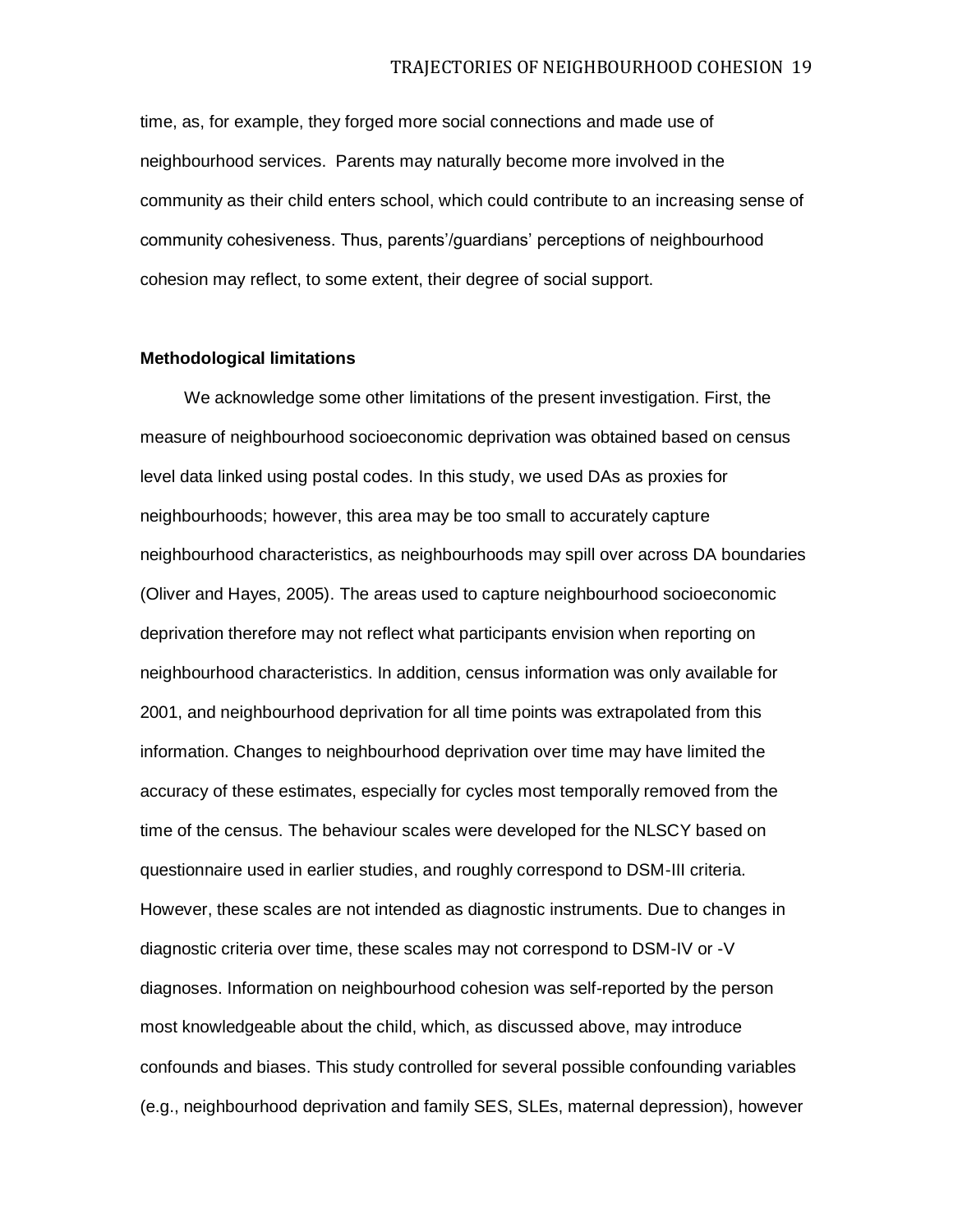there is still the potential of residual confounding even after controlling for all of these factors. For example, though we adjusted for maternal depression, we were not able to account for other aspects of maternal mental health, the mental health of other caregivers, which may impact on children's mental health and wellbeing. Additionally, certain stressful life events may not have been captured by the parent-report format of the questionnaire, and the focus on specific events. Interestingly, some authors have reported that individual perceptions of social capital may be more strongly related to mental health than more objective area-level indices (Araya *et al.*, 2006).

Our study had several methodological strengths. Notably, the study made use of a large, prospective, population-based sample of Canadian children and adolescents. The use of trajectory modeling of neighbourhood cohesion allowed us to characterize this aspect of children's environments over the long term. Assessing mental health outcomes two years after the last assessment of neighbourhood cohesion allows for some establishment of temporal precedence, lending confidence to the notion that neighbourhood characteristics may have an impact on adolescent mental health, and allowed this study to show that such effects may be time-sensitive and vary according to differing domains of mental health and behaviour. Nevertheless, conclusions regarding causality must be made with care given the study design.

#### **Conclusions**

Our results require independent replication. If replicated, they may have potential implications for policy and intervention. Programs aimed at regenerating socially and economically deprived communities may have a positive impact on general health, mortality, and mental health (Gibson *et al.*, 2011, Smith *et al.*, 2012, Smith *et al.*, 2015).Programs which increase the mobility options for families in deprived neighbourhoods, such as Moving to Opportunity (Leventhal and Brooks-Gunn, 2003),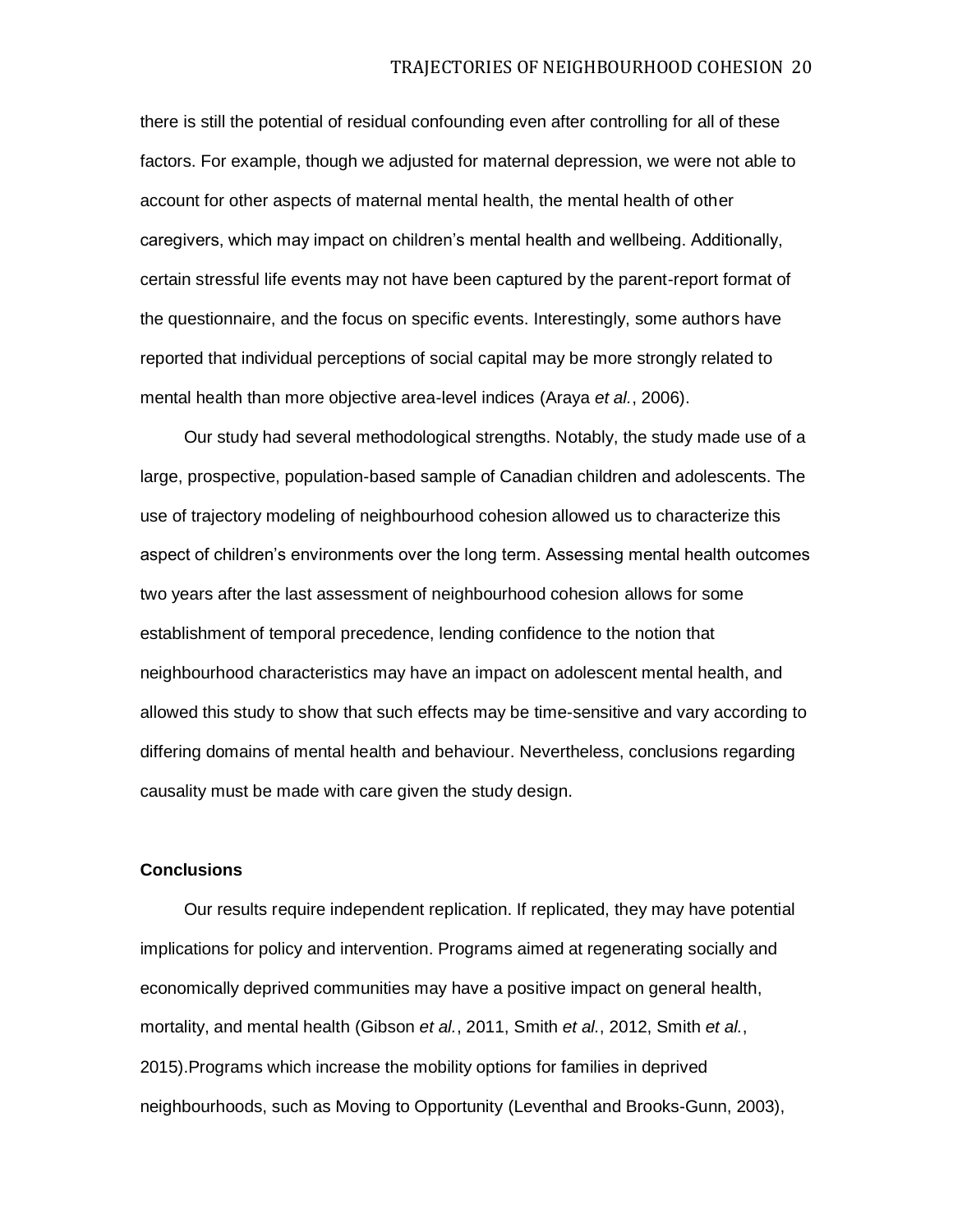may also lead to improvements in overall health, including mental health, for individuals (Gibson *et al.*, 2011). Results of the present study suggest that such improvements in mental health may be due, in part, to processes related to neighbourhood cohesion, and that such programs may also impact on adolescent mental health and behaviour. However, area-level interventions aimed at improving the social and physical environment of a neighbourhood may be more cost-effective than relocation strategies, with the potential added advantage of benefitting the entire community (Sampson, 2008).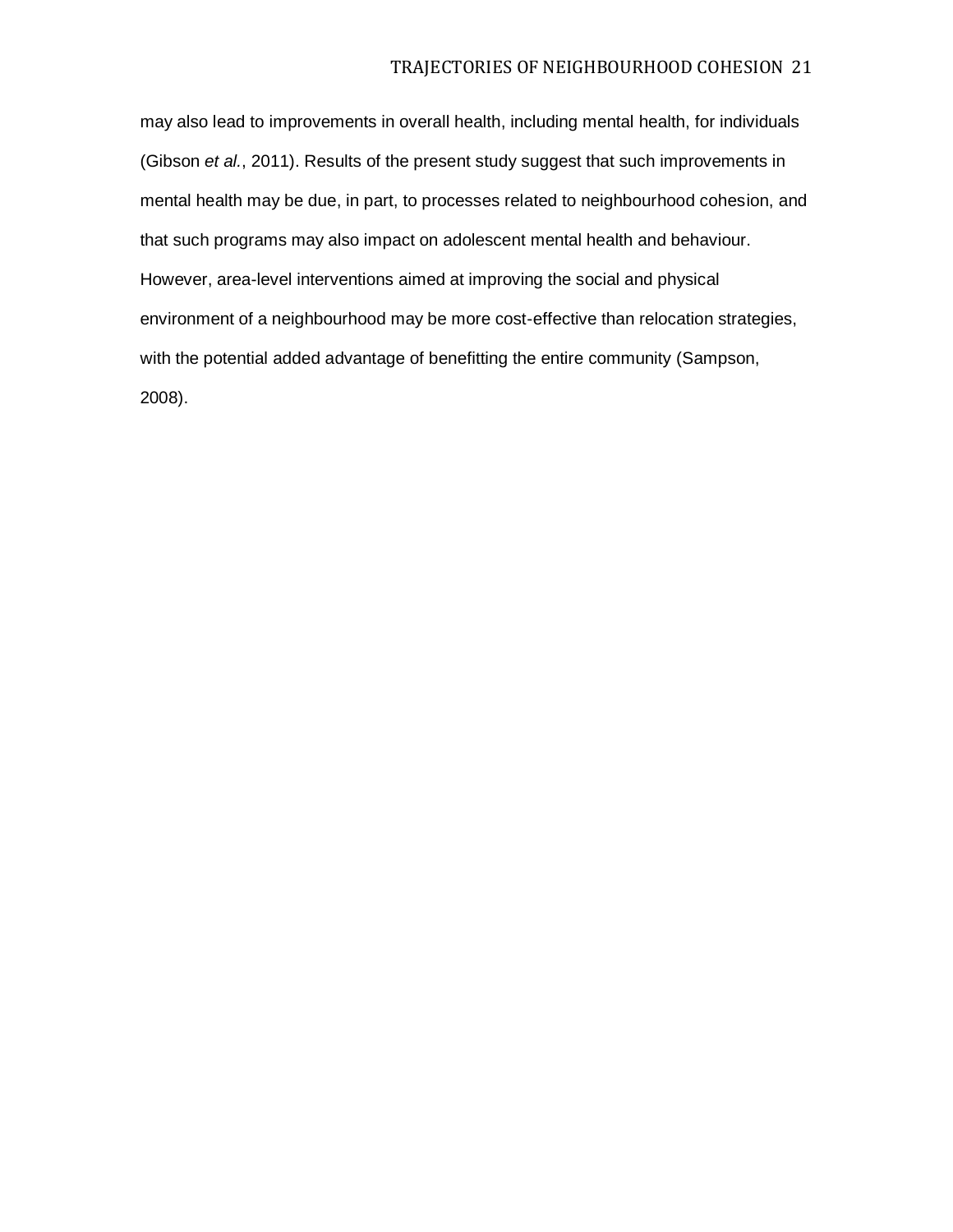# **REFERENCES**

**Adam, E. K., Chase-Lansdale, P. L.** (2002). Home sweet home(s): parental separations, residential moves, and adjustment problems in low-income adolescent girls. *Developmental Psychology* **38**, 792-805.

**Aneshensel, C. S., Sucoff, C. A.** (1996). The neighborhood context of adolescent mental health. *Journal of Health and Social Behavior* **37**, 293-310.

**Araya, R., Dunstan, F., Playle, R., Thomas, H., Palmer, S., Lewis, G.** (2006). Perceptions of social capital and the built environment and mental health. *Social Science and Medicine* **62**, 3072-83.

**Baum, F.** (1999). Social capital: is it good for your health? Issues for a public health agenda. *Journal of Epidemiology and Community Health* **53**, 195-6.

**Boyle, M. H., Offord, D. R., Racine, Y., Sanford, M., Szatmari, P., Fleming, J. E.**  (1993). Evaluation of the Original Ontario-Child-Health-Study Scales. *Canadian Journal of Psychiatry-Revue Canadienne De Psychiatrie* **38**, 397-405.

**Browne, D. T., Odueyungbo, A., Thabane, L., Byrne, C., Smart, L. A.** (2010). Parenting-by-gender interactions in child psychopathology: attempting to address inconsistencies with a Canadian national database. *Child Adolesc Psychiatry Ment Health* **4**, 5.

**Buu, A., Dipiazza, C., Wang, J., Puttler, L. I., Fitzgerald, H. E., Zucker, R. A.** (2009). Parent, family, and neighborhood effects on the development of child substance use and other psychopathology from preschool to the start of adulthood. *J Stud Alcohol Drugs* **70**, 489-98.

**Cairns, R. B., Cairns, B. D., Neckerman, H. J., Gest, S. D., Gariepy, J. L.** (1988). Social networks and aggressive-behavior - peer support or peer rejection. *Developmental Psychology* **24**, 815-823.

**Coleman, J. S.** (1988). Social capital in the creation of human capital. *American Journal of Sociology* **94**, S95-S120.

**Cote, S., Tremblay, R. E., Nagin, D., Zoccolillo, M., Vitaro, F. (2002).** The development of impulsivity, fearfulness, and helpfulness during childhood: patterns of consistency and change in the trajectories of boys and girls. *Journal of Child Psychology and Psychiatry and Allied Disciplines* **43**, 609-18.

**Curtis, L. J., Dooley, M. D., Phipps, S. A.** (2004). Child well-being and neighbourhood quality: evidence from the Canadian National Longitudinal Survey of Children and Youth. *Social Science and Medicine* **58**, 1917-1927.

**Dodge, H. H., Shen, C., Ganguli, M.** (2008). Application of the Pattern-Mixture Latent Trajectory Model in an epidemiological study with non-ignorable missingness. *Journal of Data Science* **6**, 247-259.

**Echeverria, S., Diez-Roux, A. V., Shea, S., Borrell, L. N., Jackson, S.** (2008). Associations of neighborhood problems and neighborhood social cohesion with mental health and health behaviors: the Multi-Ethnic Study of Atherosclerosis. *Health Place* **14**, 853-65.

**Enoch, M. A., Steer, C. D., Newman, T. K., Gibson, N., Goldman, D.** (2010). Early life stress, MAOA, and gene-environment interactions predict behavioral disinhibition in children. *Genes, Brain, and Behavior* **9**, 65-74.

**Fitzpatrick, K. M., Piko, B. F., Wright, D. R., LaGory, M.** (2005). Depressive symptomatology, exposure to violence, and the role of social capital among African American adolescents. *American Journal of Orthopsychiatry* **75**, 262-74.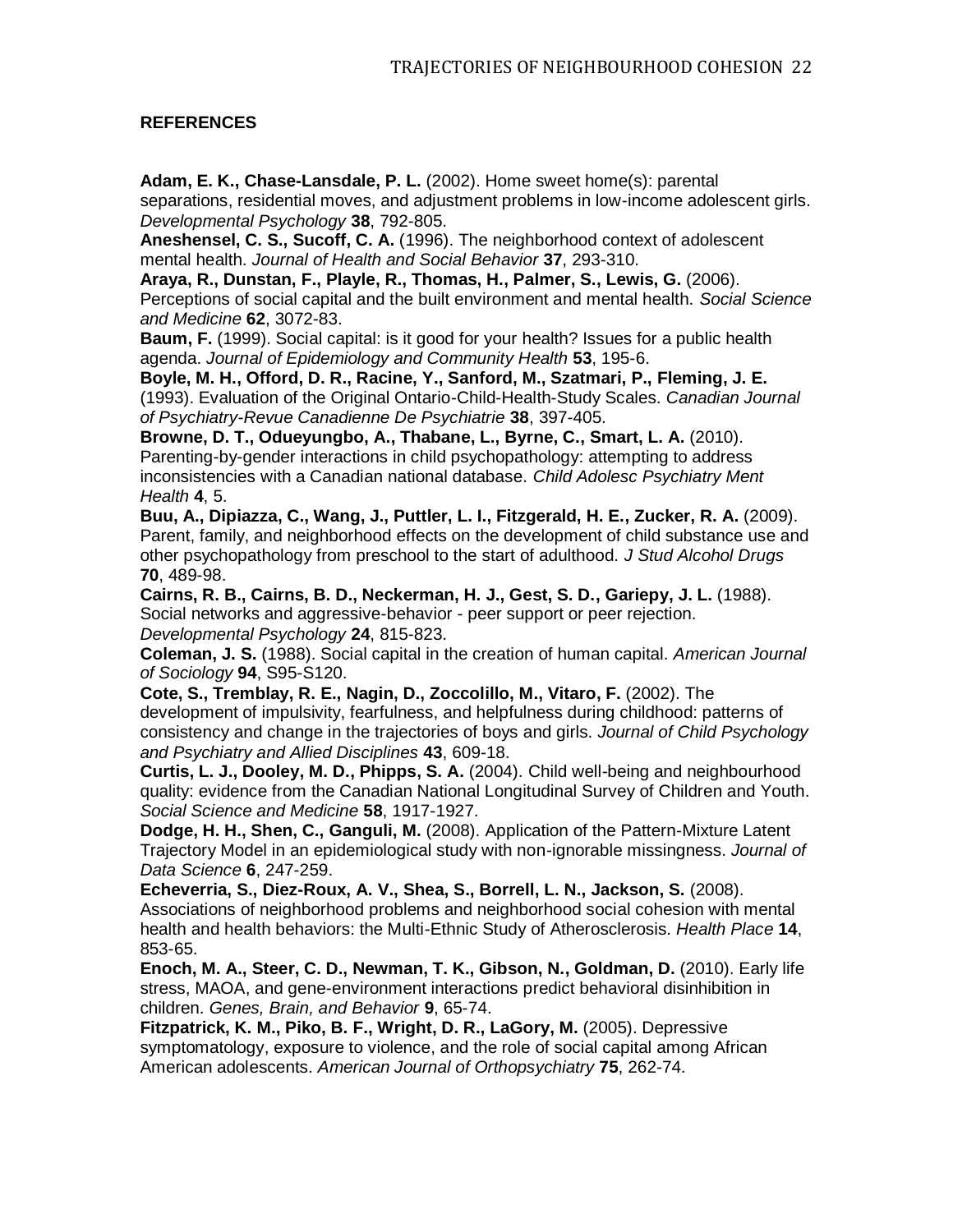**Fone, D., Dunstan, F., Lloyd, K., Williams, G., Watkins, J., Palmer, S.** (2007). Does social cohesion modify the association between area income deprivation and mental health? A multilevel analysis. *International Journal of Epidemiology* **36**, 338-45.

**Forrest, R., Kearns, A.** (2001). Social cohesion, social capital and the neighbourhood. *Urban Studies* **38**, 2125-2143.

**Fujiwara, T., Kawachi, I.** (2008). A prospective study of individual-level social capital and major depression in the United States. *Journal of Epidemiology and Community Health* **62**, 627-633.

**Gibson, M., Petticrew, M., Bambra, C., Sowden, A. J., Wright, K. E., Whitehead, M.**  (2011). Housing and health inequalities: a synthesis of systematic reviews of interventions aimed at different pathways linking housing and health. *Health Place* **17**, 175-84.

**Hjern, A., Weitoft, G. R., Lindblad, F.** (2010). Social adversity predicts ADHDmedication in school children--a national cohort study. *Acta Paediatrica* **99**, 920-4. **Hong, S., Zhang, W., Walton, E.** (2014). Neighborhoods and mental health: exploring ethnic density, poverty, and social cohesion among Asian Americans and Latinos. *Social Science and Medicine* **111**, 117-24.

**Human Resources Canada and Skills Development Canada** (2007). National Longitudinal Survey of Children and Youth, cycle 7. User guide. Statistics Canada: Ottawa (ON).

**Hurd, N. M., Stoddard, S. A., Zimmerman, M. A.** (2013). Neighborhoods, social support, and african american adolescents' mental health outcomes: a multilevel path analysis. *Child Development* **84**, 858-74.

**Jelleyman, T., Spencer, N.** (2008). Residential mobility in childhood and health outcomes: a systematic review. *Journal of Epidemiology and Community Health* **62**, 584- 92.

**Jones, B. L., Nagin, D. S., Roeder, K.** (2001). A SAS procedure based on mixture models for estimating developmental trajectories. *Sociological Methods & Research* **29**, 374-393.

**Kalff, A. C., Kroes, M., Vles, J. S. H., Hendriksen, J. G. M., Feron, F. J. M., Steyaert, J., van Zeben, T. M. C. B., Jolles, J., van Os, J.** (2001). Neighbourhood level and individual level SES effects on child problem behaviour: a multilevel analysis. *Journal of Epidemiology and Community Health* **55**, 246-250.

**Kearns, A., Forrest, R.** (2000). Social cohesion and multilevel urban governance. *Urban Studies* **37**, 995-1017.

**Knafo, A., Plomin, R.** (2006). Prosocial behavior from early to middle childhood: genetic and environmental influences on stability and change. *Developmental Psychology* **42**, 771-86.

**Kohen, D. E., Brooks-Gunn, J., Leventhal, T., Hertzman, C.** (2002). Neighborhood income and physical and social disorder in Canada: associations with young children's competencies. *Child Development* **73**, 1844-1860.

**Latkin, C. A., Curry, A. D.** (2003). Stressful neighborhoods and depression: a prospective study of the impact of neighborhood disorder. *Journal of Health and Social Behavior* **44**, 34-44.

**Leventhal, T., Brooks-Gunn, J.** (2003). Moving to opportunity: an experimental study of neighborhood effects on mental health. *American Journal of Public Health* **93**, 1576- 1582.

**Macintyre, S., Ellaway, A.** (2000). Neighbourhood cohesion and health in socially contrasting neighbourhoods: implications for the social exclusion and public health agendas. *Health Bulletin* **58**, 450-6.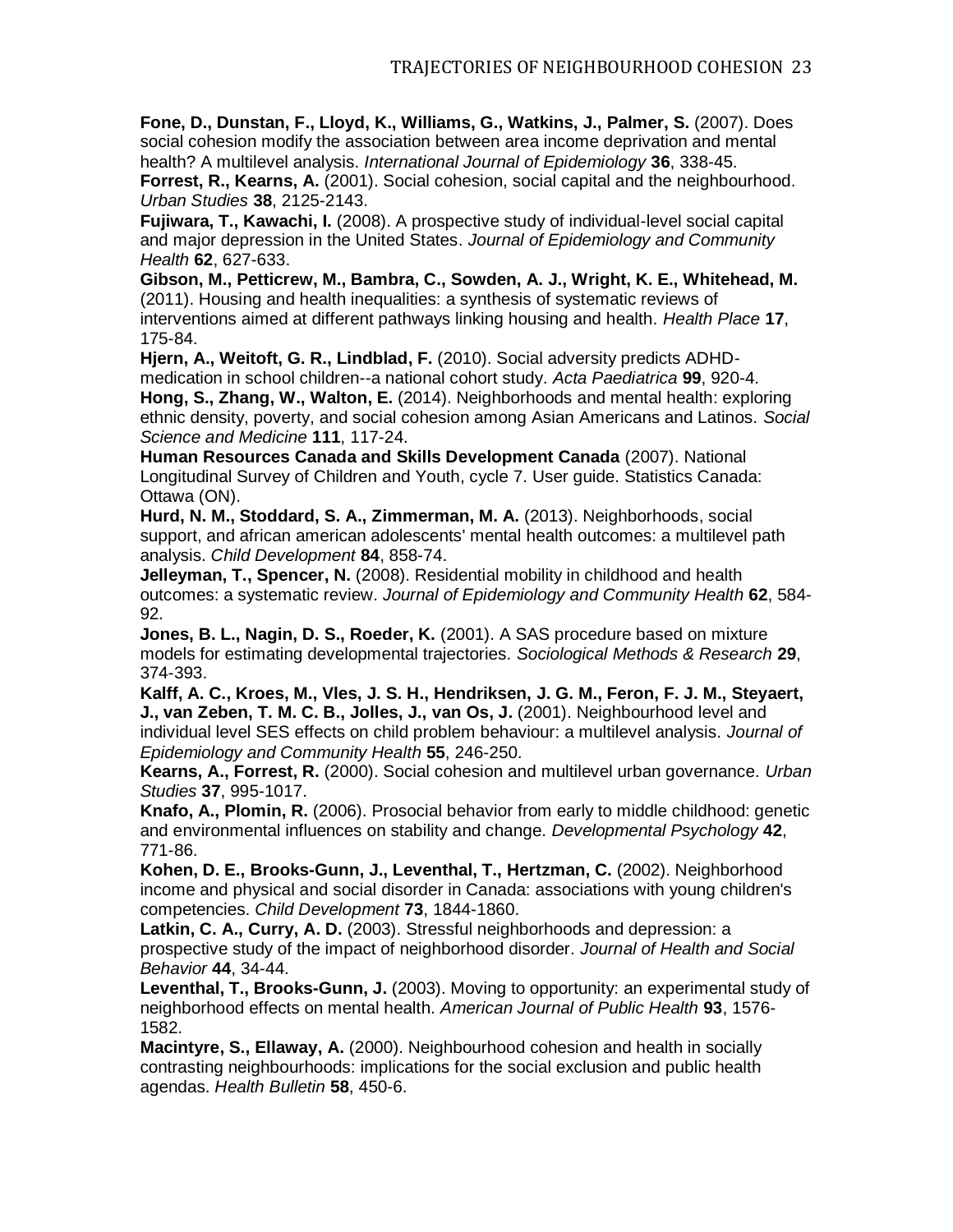**McCulloch, A.** (2001). Social environments and health: cross sectional national survey. *BMJ* **323**, 208-9.

**Meltzer, H., Vostanis, P., Goodman, R., Ford, T.** (2007). Children's perceptions of neighbourhood trustworthiness and safety and their mental health. *Journal of Child Psychology and Psychiatry and Allied Disciplines* **48**, 1208-13.

**Moore, S., Daniel, M., Gauvin, L., Dube, L.** (2009). Not all social capital is good capital. *Health Place* **15**, 1071-7.

**Mujahid, M. S., Diez Roux, A. V., Morenoff, J. D., Raghunathan, T.** (2007). Assessing the measurement properties of neighborhood scales: from psychometrics to ecometrics. *American Journal of Epidemiology* **165**, 858-67.

**Mulvaney-Day, N. E., Alegria, M., Sribney, W.** (2007). Social cohesion, social support, and health among Latinos in the United States. *Social Science and Medicine* **64**, 477-95. **Nagin, D. S.** (1999). Analyzing developmental trajectories: a semiparametric, groupbased approach. *Psychological Methods* **4**, 139-157.

**Oliver, L. N., Hayes, M. V.** (2005). Neighbourhood socio-economic status and the prevalence of overweight Canadian children and youth. *Canadian Journal of Public Health. Revue Canadienne de Sante Publique* **96**, 415-20.

**Poulin, C., Hand, D., Boudreau, B.** (2005). Validity of a 12-item version of the CES-D used in the National Longitudinal Study of Children and Youth. *Chronic Diseases in Canada* **26**, 65-72.

**Rose, A. J., Swenson, L. P., Waller, E. M.** (2004). Overt and relational aggression and perceived popularity: developmental differences in concurrent and prospective relations. *Developmental Psychology* **40**, 378-387.

**Salmivalli, C., Kaukiainen, A., Lagerspetz, K.** (2000). Aggression and sociometric status among peers: do gender and type of aggression matter? *Scandinavian Journal of Psychology* **41**, 17-24.

**Sampson, R. J.** (2008). Moving to inequality: neighborhood effects and experiments meet social structure. *American Journal of Sociology* **114**, 189-231.

**Scanlon, E., Devine, K.** (2001). Residential mobility and youth well-being: research, policy, and practice Issues. *Journal of Sociology and Social Welfare* **28**, 119-138.

**Schneiders, J., Drukker, M., van der Ende, J., Verhulst, F. C., van Os, J., Nicolson, N. A.** (2003). Neighbourhood socioeconomic disadvantage and behavioural problems from late childhood into early adolescence. *Journal of Epidemiology and Community Health* **57**, 699-703.

**Smith, N. R., Clark, C., Fahy, A. E., Tharmaratnam, V., Lewis, D. J., Thompson, C., Renton, A., Moore, D. G., Bhui, K. S., Taylor, S. J., Eldridge, S., Petticrew, M., Greenhalgh, T., Stansfeld, S. A., Cummins, S.** (2012). The Olympic Regeneration in East London (ORiEL) study: protocol for a prospective controlled quasi-experiment to evaluate the impact of urban regeneration on young people and their families. *BMJ Open* **2**.

**Smith, N. R., Lewis, D. J., Fahy, A., Eldridge, S., Taylor, S. J., Moore, D. G., Clark, C., Stansfeld, S. A., Cummins, S.** (2015). Individual socio-demographic factors and perceptions of the environment as determinants of inequalities in adolescent physical and psychological health: the Olympic Regeneration in East London (ORiEL) study. *BMC Public Health* **15**, 150.

**Stanley, D.** (2002). What Do We Know About Social Cohesion? The Research Perspective of the Federal Government's Social Cohesion Research Network. (ed. D. o. C. Heritage). Strategic Research and Analysis Directorate: Ottawa, Canada.

**Wood, D., Halfon, N., Scarlata, D., Newacheck, P., Nessim, S.** (1993). Impact of family relocation on children's growth, development, school function, and behavior. *JAMA : the journal of the American Medical Association* **270**, 1334-8.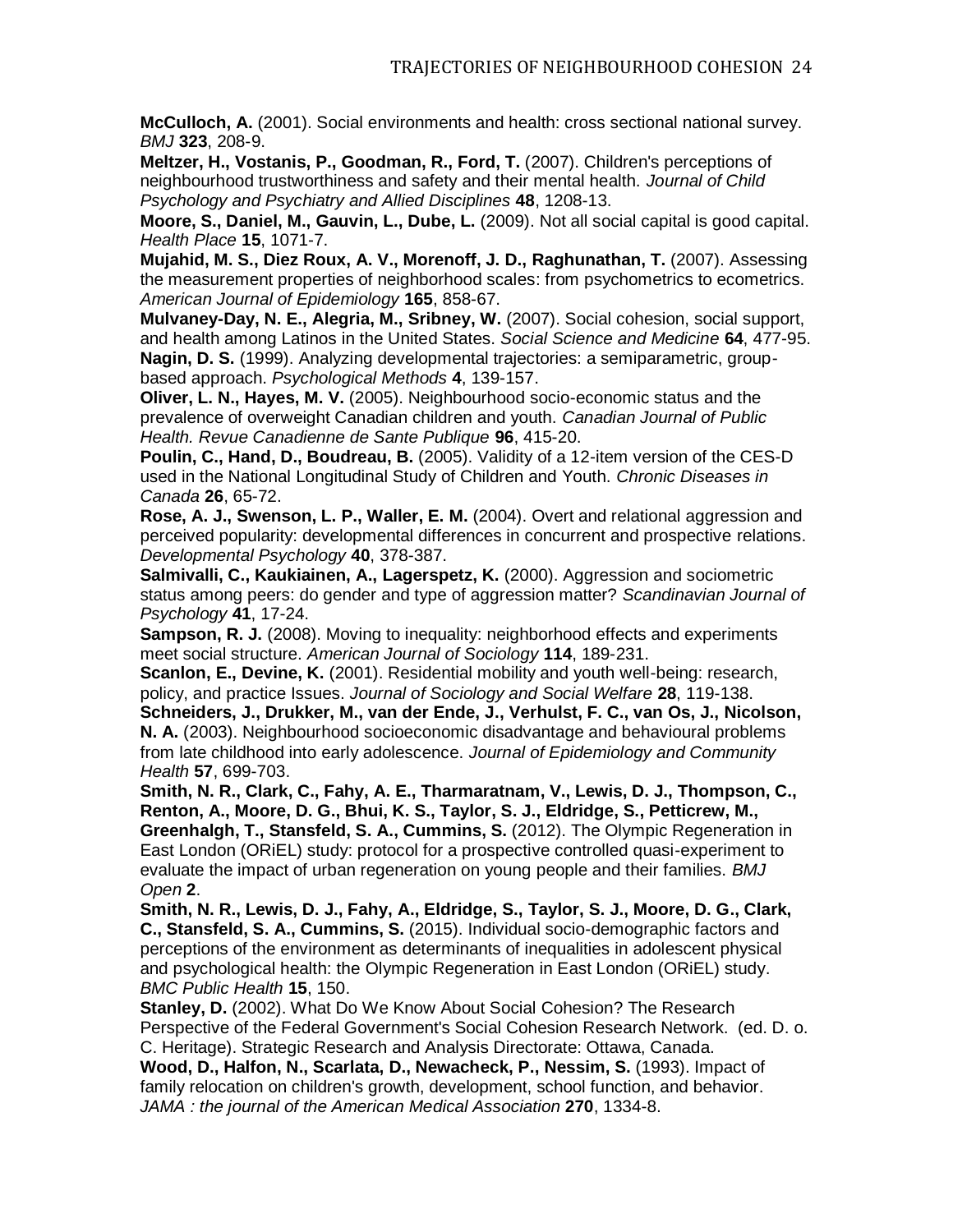**Wright, D. R., Fitzpatrick, K. M.** (2006). Social capital and adolescent violent behavior: correlates of fighting and weapon use among secondary school students. *Social Forces* **84**, 1435-1453.

**Xue, Y. G., Leventhal, T., Brooks-Gunn, J., Earls, F. J.** (2005). Neighborhood residence and mental health problems of 5-to 11-year-olds. *Archives of General Psychiatry* **62**, 554-563.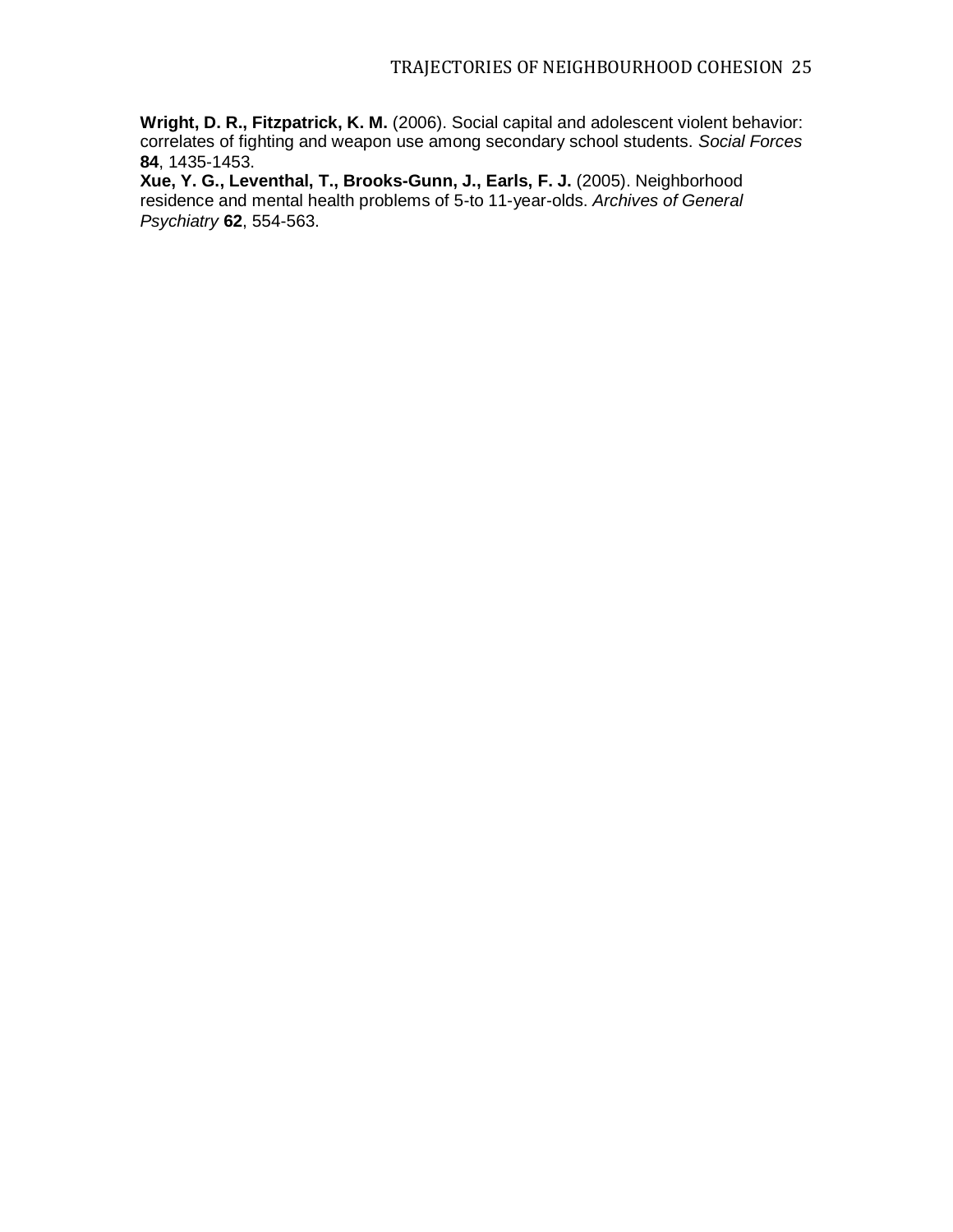| Trajectory                          | Gender<br>(male)  | Any Maternal<br>Depression | Stressful<br>Life Event | Family SES <sup>1</sup> |           | <b>Family SES</b><br>Change $2$ |           | Neighborhood<br>Deprivation |           | Neighborhood<br>Deprivation<br>Change <sup>2</sup> |      |
|-------------------------------------|-------------------|----------------------------|-------------------------|-------------------------|-----------|---------------------------------|-----------|-----------------------------|-----------|----------------------------------------------------|------|
|                                     | $\%$              | $\%$                       | %                       | M                       | <b>SD</b> | M                               | <b>SD</b> | М                           | <b>SD</b> | M                                                  | SD   |
| All Respondents<br>$(N = 5577)$     | 50.8              | 39.3                       | 33.7                    | 3.53                    | 11.37     | .50                             | 1.67      | .52                         | 1.94      | .14                                                | 1.93 |
| Low<br>$(N=234)$                    | 57.5 <sup>a</sup> | 61.8 <sup>a</sup>          | 39.6 <sup>a</sup>       | 3.13 <sup>ab</sup>      | 13.46     | .66                             | 2.57      | .25                         | 1.98      | $-.01$                                             | 1.99 |
| Moderate<br>increasing<br>$(N=506)$ | 52.7 <sup>b</sup> | 38.9 <sup>b</sup>          | 32.9 <sup>a</sup>       | 2.78 <sup>a</sup>       | 1.87      | .57                             | 1.47      | .35                         | 1.85      | .21                                                | 1.90 |
| Moderate<br>$(N=3821)$              | 49.2 <sup>b</sup> | 39.8 <sup>b</sup>          | 33.6 <sup>a</sup>       | 3.48 <sup>ab</sup>      | 11.46     | .45                             | 1.64      | .59                         | 1.95      | .17                                                | 2.00 |
| <b>High Falling</b><br>$(N=495)$    | 50.8 <sup>b</sup> | 33.8 <sup>c</sup>          | $29.4^{b}$              | $4.23^{b}$              | 13.80     | .73                             | 1.72      | .44                         | 1.74      | $-14$                                              | 1.51 |
| High<br>$(N=521)$                   | $54.6^{b}$        | 28.9 <sup>c</sup>          | 36.7 <sup>a</sup>       | 4.16 <sup>ab</sup>      | 13.06     | .45                             | 1.54      | .39                         | 2.03      | .24                                                | 1.75 |

Table 1. Sample characteristics (percentages represent weighted values). Different superscripts within a column indicate significant differences between trajectories (*p* < .05).

<sup>1</sup>Family SES calculated as the ratio of family income to corresponding low-income cut-off.

 $2$  Change in family SES and neighborhood deprivation calculated from cycle 1 to 6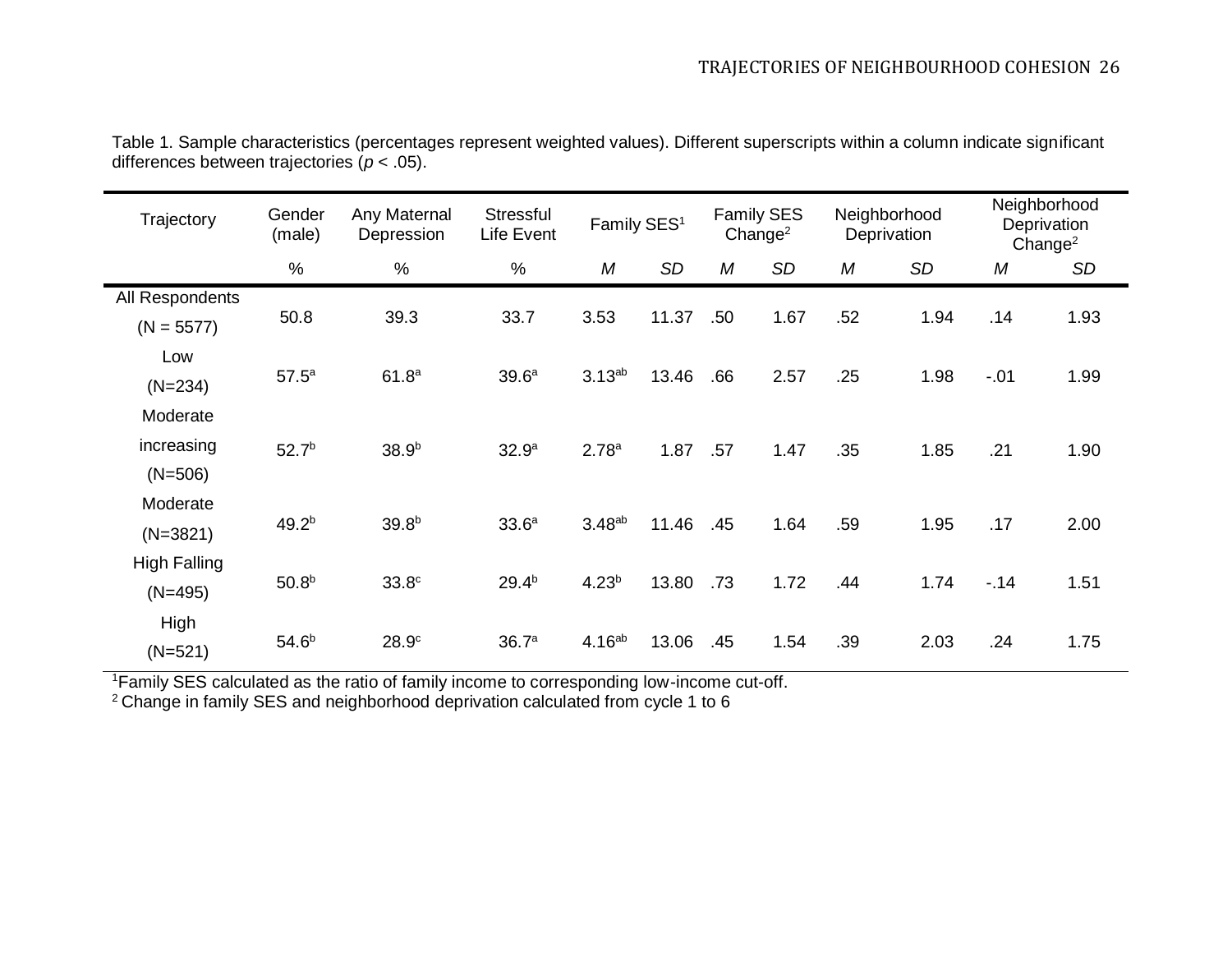| <b>Life Event</b>               | % Participants Experiencing Event |  |  |  |
|---------------------------------|-----------------------------------|--|--|--|
| Death Of Parents                | 4.00%                             |  |  |  |
| <b>Other Family Death</b>       | 24.65%                            |  |  |  |
| <b>Divorce</b>                  | 11.05%                            |  |  |  |
| Moving                          | 5.55%                             |  |  |  |
| Hospital                        | 0.51%                             |  |  |  |
| <b>Foster Home</b>              | 0.43%                             |  |  |  |
| <b>Other Separation</b>         | 2.65%                             |  |  |  |
| Illness/Injury                  | 4.47%                             |  |  |  |
| Family Illness/Injury           | 10.76%                            |  |  |  |
| Abuse or Fear of Abuse          | 1.30%                             |  |  |  |
| Change In Household Member      | 2.57%                             |  |  |  |
| Alcoholism                      | 0.92%                             |  |  |  |
| <b>Conflict Between Parents</b> | 3.89%                             |  |  |  |
| <b>Other Traumatic Event</b>    | 26.77%                            |  |  |  |
| <b>Any Stressor</b>             | 33.71%                            |  |  |  |

Table 2. Percentage of participants experiencing stressful life events.

Table 3. Descriptive Statistics for Mental Health Outcomes

|                            | Mean  | <b>Standard Deviation</b> |
|----------------------------|-------|---------------------------|
| <b>Emotional Disorder</b>  | 3.32  | 3.18                      |
| <b>Hyperactivity</b>       | 3.85  | 3.27                      |
| Conduct                    | 0.99  | 1.87                      |
| <b>Indirect Aggression</b> | 1.38  | 1.93                      |
| <b>Property Offences</b>   | 1.00  | 1.64                      |
| <b>Prosocial Behaviour</b> | 12.07 | 4.74                      |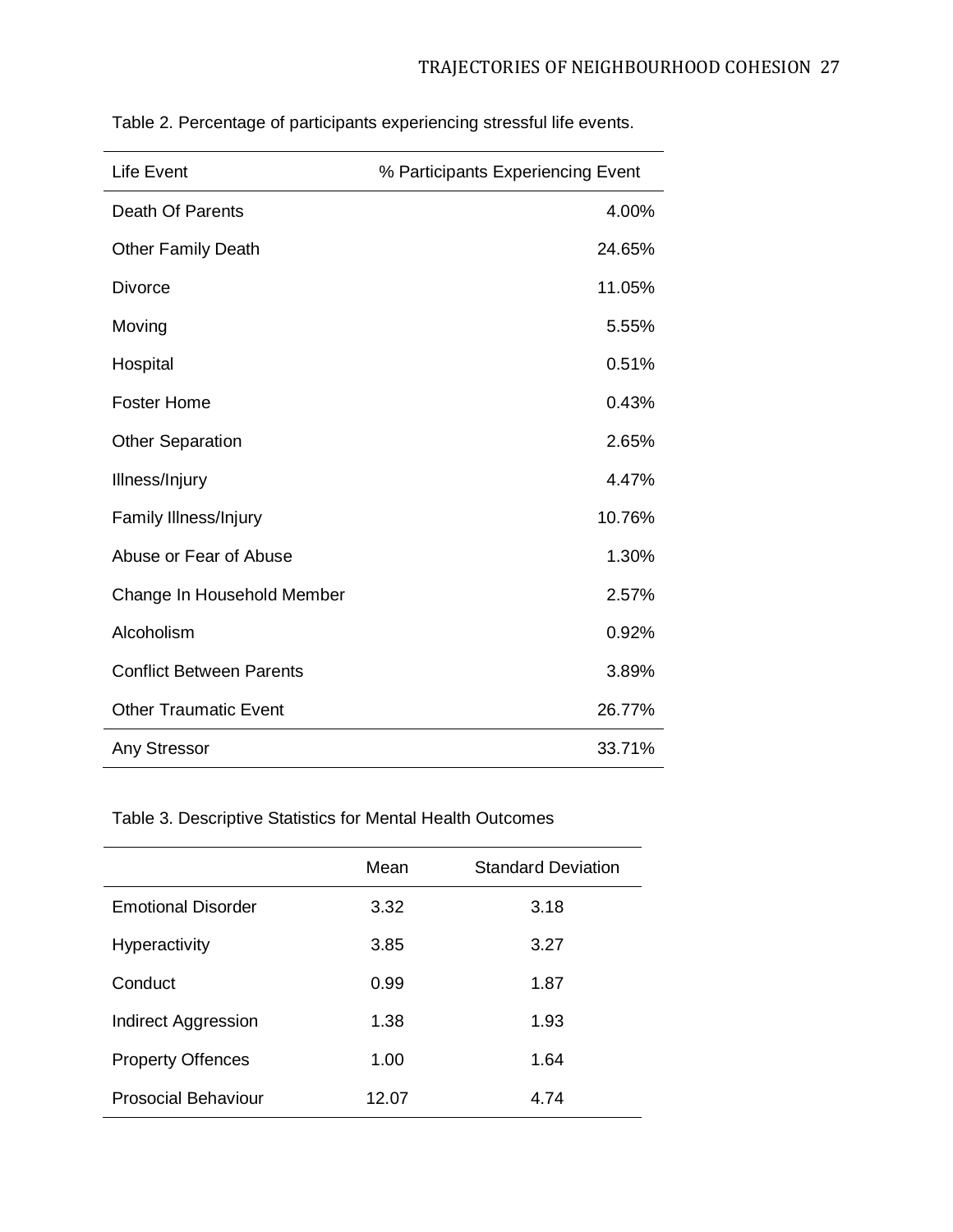|                             | Low             | Moderate increasing | Moderate   | <b>High Falling</b> | High            |
|-----------------------------|-----------------|---------------------|------------|---------------------|-----------------|
|                             | 1.73            | 0.70                | <b>REF</b> | 1.09                | 1.65            |
| Depressive/Anxious Symptoms | $(1.04 - 2.90)$ | $(0.46 - 1.08)$     |            | $(0.72 - 1.65)$     | $(1.14 - 2.37)$ |
|                             | 1.06            | 0.67                | <b>REF</b> | 1.67                | 0.96            |
| Hyperactivity               | $(0.65 - 1.73)$ | $(0.46 - 0.98)$     |            | $(1.21 - 2.29)$     | $(0.65 - 1.41)$ |
| <b>Conduct Disorder</b>     | 0.88            | 1.32                | <b>REF</b> | 1.06                | 1.33            |
|                             | $(0.55 - 1.41)$ | $(0.90 - 1.92)$     |            | $(0.71 - 1.57)$     | $(0.86 - 2.04)$ |
| <b>Indirect Aggression</b>  | 1.62            | 0.69                | <b>REF</b> | 0.71                | 0.76            |
|                             | $(1.07 - 2.45)$ | $(0.49 - 0.96)$     |            | $(0.49 - 1.04)$     | $(0.53 - 1.09)$ |
| <b>Prosocial Behaviour</b>  | 0.88            | 1.06                | <b>REF</b> | 1.93                | 1.89            |
|                             | $(0.48 - 1.64)$ | $(0.75 - 1.51)$     |            | $(1.38 - 2.69)$     | $(1.35 - 2.63)$ |
|                             | 1.00            | 1.11                | <b>REF</b> | 1.19                | 0.66            |
| <b>Property Offences</b>    | $(0.62 - 1.62)$ | $(0.83 - 1.50)$     |            | $(0.86 - 1.66)$     | $(0.44 - 0.99)$ |

Table 4. Adjusted odds ratios\* for mental health outcomes in association with neighborhood social cohesion trajectories.

\* Controlling for age, gender, any maternal depression, maternal binge drinking, recent stressful life events, family SES and neighborhood deprivation in cycle 7, and change in neighborhood deprivation and family SES from Cycle 1 to 6. Bold values indicate statistically significant (*p* < .05) odds ratios.